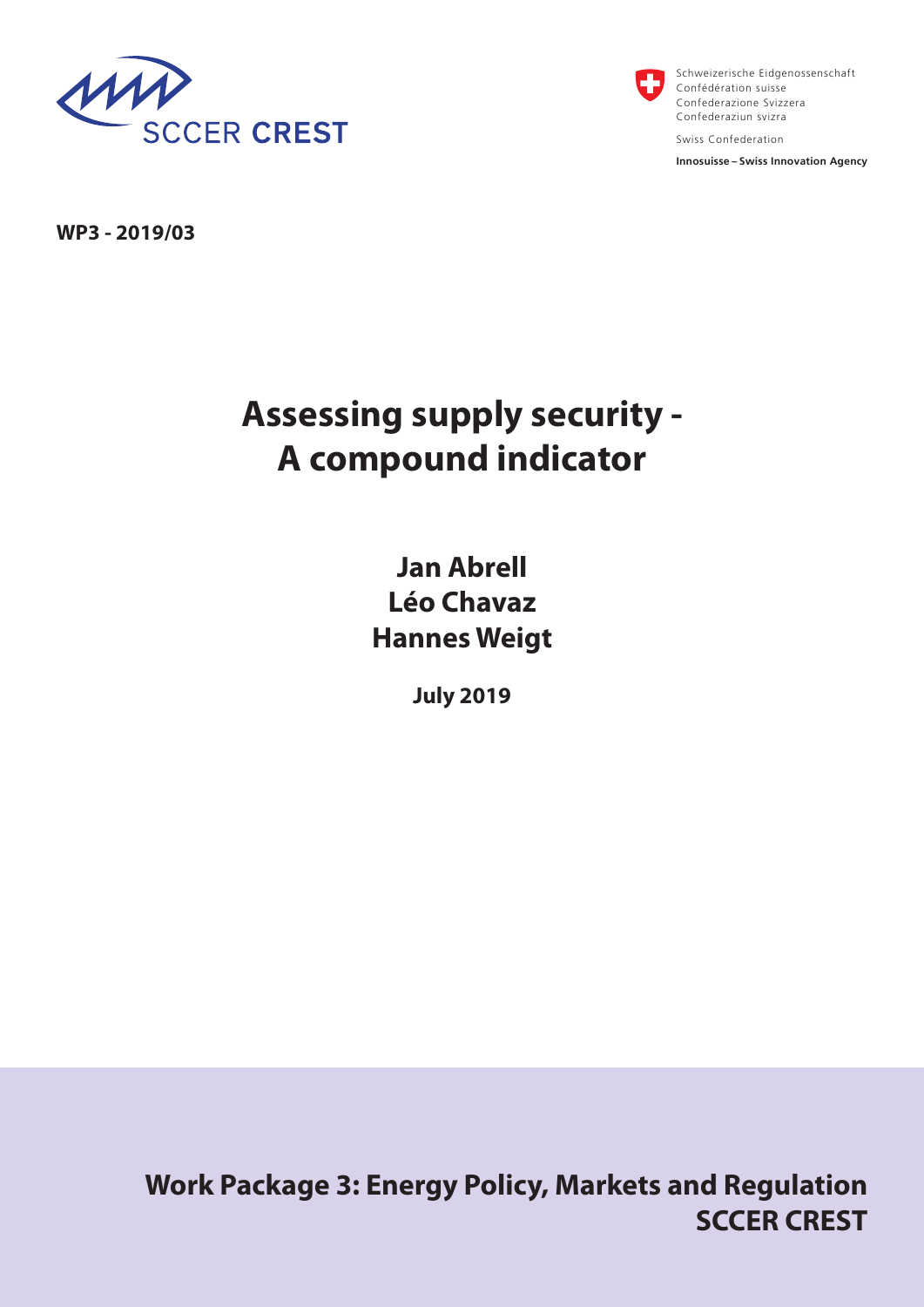This research project is part of the Swiss Competence Center for Energy Research SCCER CREST of the Swiss Innovation Agency Innosuisse.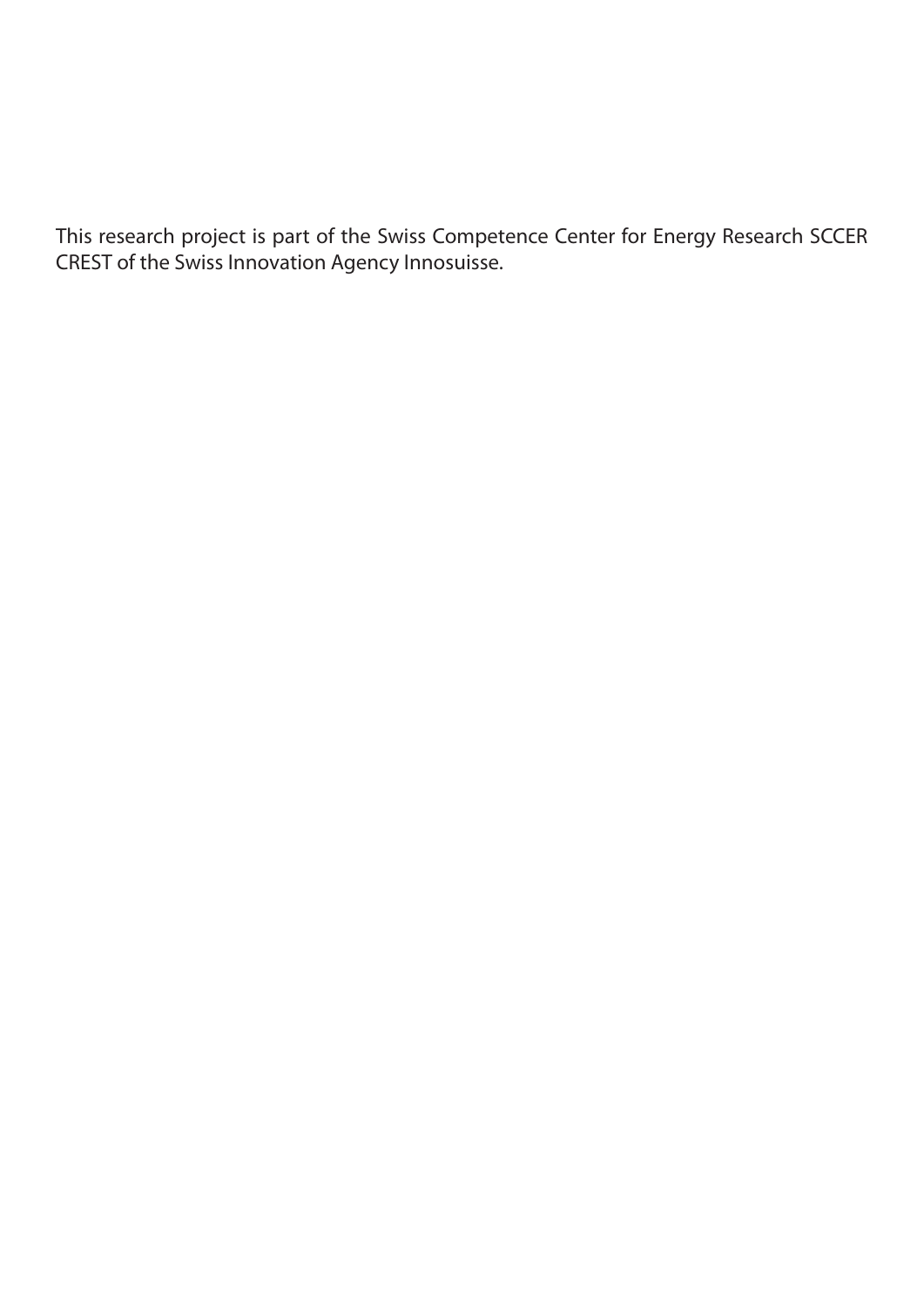## Assessing supply security  $- A$  compound indicator

Jan Abrell<sup>1</sup>

Center for Energy and the Environment (CEE), Zurich University of Applied Sciences (ZHAW), jan.abrell@zhaw.ch

Léo Chavaz

Faculty of Business and Economics, University of Basel; leo.chavaz@unibas.ch

Hannes Weigt

Faculty of Business and Economics, University of Basel; hannes.weigt@unibas.ch

#### Abstract

Supply security is a prominent and crucial notion which finds application in various economic sectors (energy security, food security, supply chain risks). Yet, it remains particularly difficult to define and measure. Currently used indicators of supply security focus on narrow approaches and offer limited guidance to policy makers. Considering this, we propose a novel indicator assessing the supply security of industries, conceptually or physically, based on a network structure. The indicator is based on a simulation methodology and evaluates the reaction of the market to disruptions of its network services, thereby capturing the various dimensions of supply security. Subsequently, we perform an exemplary application onto the European natural gas market, and evaluate the impact of currently debated network extensions projects and policy measures.

Keywords: Supply Security, Natural Gas

#### 1. Introduction

Queues in front of petrol stations, soaring commodity prices following geopolitical tensions or shortages in food supply are some of the common images that come to one's mind when evoking the notion of supply security. Albeit frequently associated with energy, supply security—narrowly speaking ensuring a stable supply—is a widely shared concern in numerous markets. Food supply

<sup>1</sup>This research has been carried out as part of the project 'Modelling the Swiss Gas Market in a European Context'; financed by the Swiss Federal Office of Energy Research Programme Energy-Economy-Society (EWG) and within the framework of SCCER CREST (Swiss Competence Center for Energy Research, www.sccer-crest.ch), which is financially supported by the Innosuisse under Grant No. 1155002547.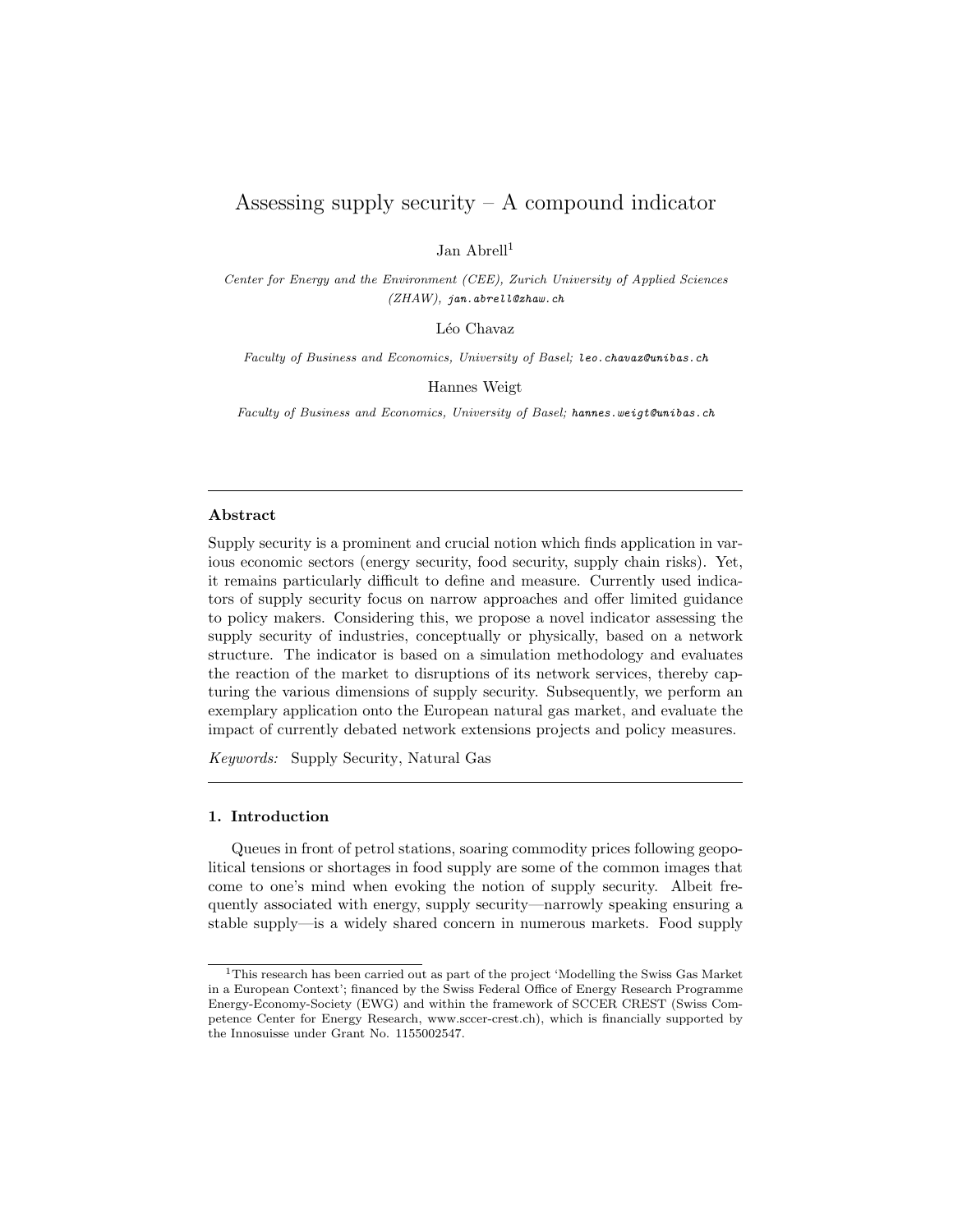security or supply chain disruption risks are two examples thereof. Moreover, diversity, which is often argued to be the main driver of supply security (see notably [Stirling, 1998\)](#page-25-0), is a notion of considerable importance in economics for instance as a hedge against "ignorance" or as a driver of innovation and growth—as well as in natural sciences. Applications of diversity can found in finance (portfolio diversification), international trade (foreign trade dependence) or industrial organization (market concentration).

Understanding, evaluating and assessing the impact of security of supply on a market is a crucial undertaking. First, interruptions of supply can result in significant negative economic consequences, especially in the context of food or commodities like metals and energy. Second, price spikes related to supply insecurity affect consumers, who are often captive and characterized by inelastic reactions. Last, various policies and measures are regularly implemented with the hope to meliorate the supply security of numerous goods. Hence, a clear and precise indicator of supply security allowing to evaluate the situation on a given market and to assess different projects or policies is of utmost interest.

While a notion of central importance, supply security is not easy to define. In the context of energy, the IEA describes it as the: "uninterrupted availability of energy sources at an affordable price"[2](#page-3-0) . However, many different aspects and dimensions can be related to the security of supply. [Kruyt et al.](#page-24-0) [\(2009\)](#page-24-0) highlight four of the main ones: the (physical) availability of supply, its accessibility (i.e. geopolitical considerations), its affordability and its environmental or social acceptability. Alternatively, supply security is often subdivided into short-term security (mainly concerned with the resilience of the system to an outer shock) and the long-term one (linked with the diversification of the supply portfolio and the adequacy of the system).

Numerous indicators attempting to describe and quantify supply security have been designed over the years. Analyses of the diversification of the supplymix are a classical basis for supply security evaluations. These indicators are often based on the Shannon-Wiener index (e.g. [Jansen et al., 2004\)](#page-24-1) or on the Herfindhal-Hirschmann one [\(Le Coq & Paltseva, 2009\)](#page-24-2). Further, one finds aggregate indicators aiming at identifying and quantifying the main drivers of energy (in)security (see notably the Supply/Demand indicator of [Scheepers et al.,](#page-24-3) [2006\)](#page-24-3). Alternative approaches rely on energy market models used as case study to assess the reaction of a market in a defined crisis scenario. Finally, the European Union bases its evaluation on the so-called "N-1 rule" which assesses the capability of a country to cope with the disruption of its single largest infrastructure [\(European Commission, 2014b\)](#page-23-0).

These established approaches come with significant restrictions and offer limited guidance to their users. Diversity-based indicators, for instance, solely assess the current diversification of supplier portfolios, disregarding potential substitutes which might be used in a crisis case. Simulation approaches, on the other hand, are usually restricted to the study of a single classical scenario.

<span id="page-3-0"></span> $^2$ <http://www.iea.org/topics/energysecurity/>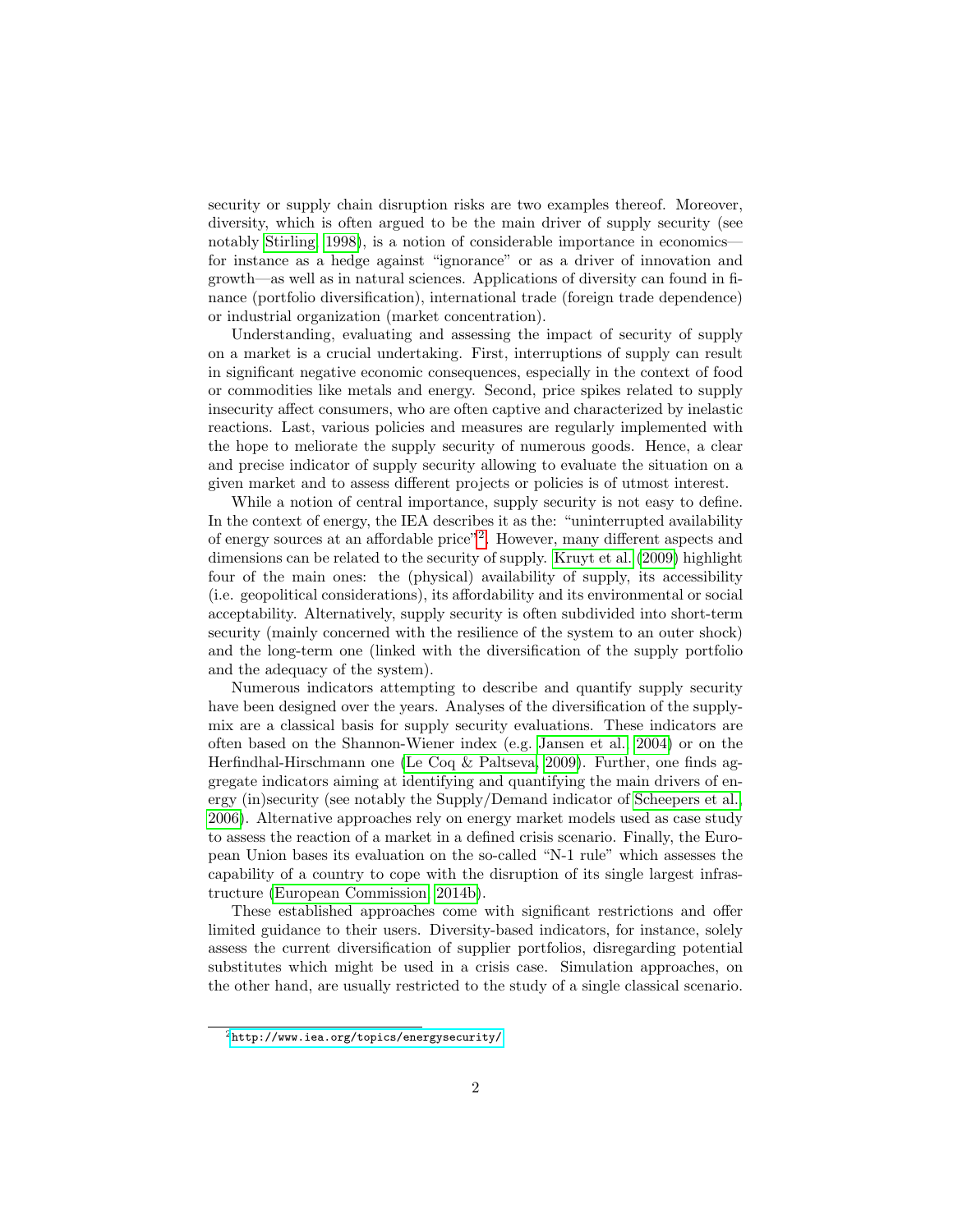Finally, the N-1 rule is a purely static approach, thus neglecting the global market dynamics. Overall, the approaches are often limited to a single dimension and do not reflect the broad nature of supply security. The various limitations of the existing methodologies restrict their range of application and appeal for a comprehensive and flexible indicator tackling supply security in its various dimensions.

Against this background, we propose a novel approach to evaluate the supply security of industries that are, physically or conceptually, dependent on a network. We formulate an indicator reflecting the capability of a market to secure the supply in a crisis situation. Specifically, our indicator measures the ability of a market to cope with various interruptions of the network services. The causes for interruption can be numerous, such as, e.g., technical breakdown of a transmission line, collapse of exporting countries following geopolitical turmoil or failure of a supplier to comply with the contract's terms. Our indicator measures the impact of these crises on the market by analyzing the change in consumer surplus. The results of each disruption scenario are then weighted by a risk factor, and aggregated into a synthetic compound indicator, thus leading to a quantification of the overall supply security.

Our indicator attempts at correcting for some of the caveats of currently used methodologies. We follow the idea of [Stirling](#page-25-0) [\(1998\)](#page-25-0) assessing diversity as the diversification of the supplier portfolio. We further cover both the shortterm perspective of supply security (i.e. short-term availability, ability to cope with extreme events) and the long-term one by assessing the adequacy of the system. Last, related to the definition of [Kruyt et al.](#page-24-0) [\(2009\)](#page-24-0), we integrate both the quantity dimensions of supply security (availability, accessibility) as well as its price dimension (affordability). To the best of our knowledge, there exists no indicator both relying on a detailed representation of the supply side and taking into account consumers' reactions. Moreover, our methodology can be used on various types of markets, and might further be applied as a policy evaluation tool.

Using the European gas market as exemplary application, we compute our indicator and compare it to several commonly used supply security metrics. Subsequently, we make use of the proposed approach to assess a set of four projects, which are commonly thought to have a positive effect on the European security of gas supply. Specifically, we test two different gas network extension projects (the Nord Stream 2 and the Southern Gas Corridor), investments into additional LNG import capacity as well as the implementation of a strategic storage obligation at the European level. Our indicator, alongside other metrics, allows to evaluate the impact of these projects on energy security. Moreover, the variance and the range of differences between the considered indicators will highlight the complexity of estimating supply security.

## 2. Literature

As highlighted in the introduction, supply security is a broad and difficult to define notion that encompasses various aspects and dimensions. As the crucial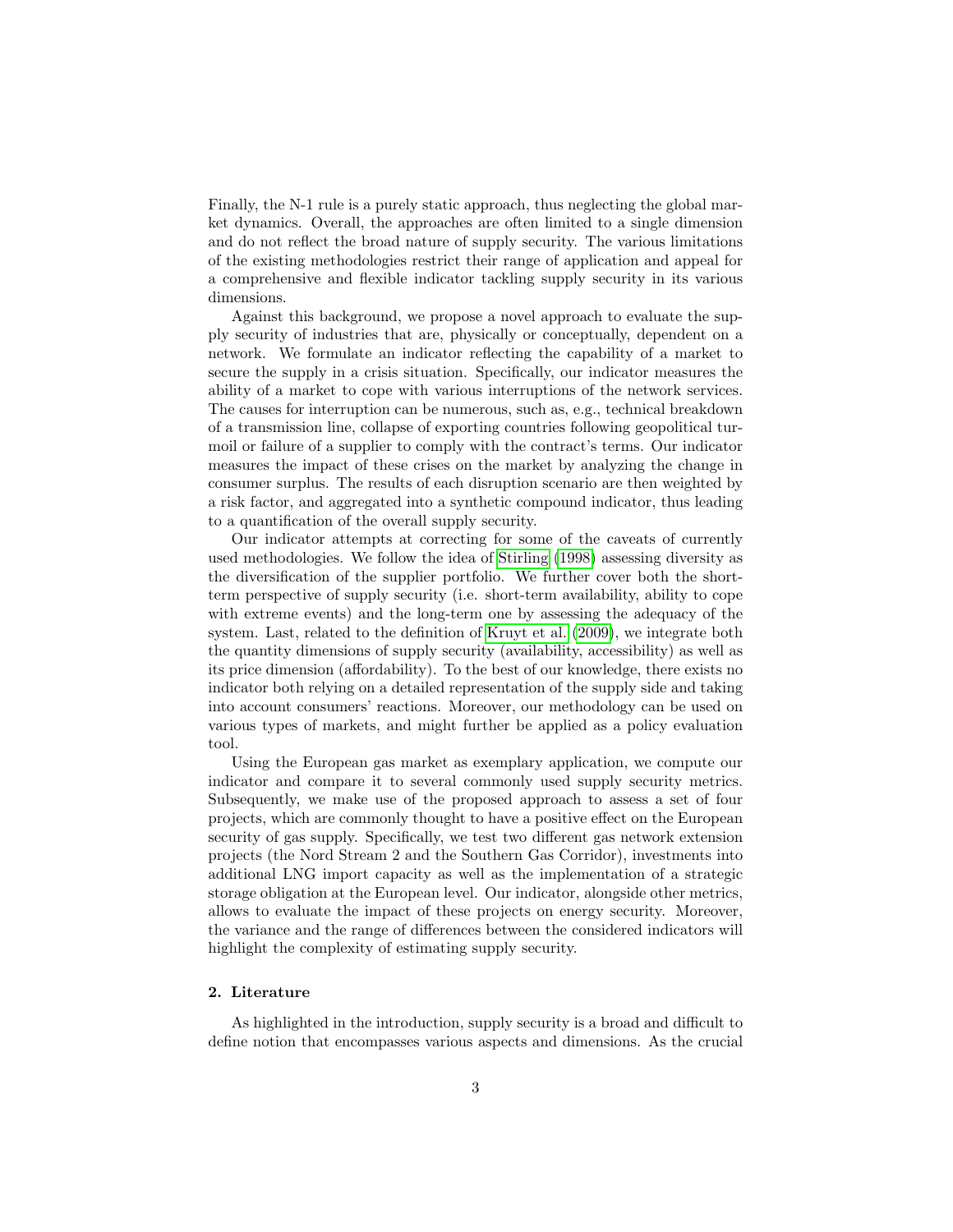importance of supply security has long been identified, numerous research efforts have been devoted to its definition and evaluation.

#### 2.1. Conceptualizations

Supply security. The notion emerged in the 1970s in the context of energy, notably in relation to the two oil shocks which led to soaring oil prices. Initially, import dependency was considered as the first and foremost driver of energy insecurity. The notion subsequently widened over time, for instance [Bohi et al.](#page-23-1) [\(1996\)](#page-23-1) defined it as "the loss of economic welfare that may occur as a result of a change in the price or availability of energy". This definition emphasizes on the economical and on the physical availability dimensions. [Stern](#page-24-4) [\(2002\)](#page-24-4) uses a similar approach, and adds a distinction between the short-term availability of supply and the long-term adequacy of supply and infrastructure (i.e. being able to deliver supply). In addition, he differentiates the operational security (i.e. coping with seasonal peak demand or extreme weather) from the strategic security (i.e. collapse of major supply sources). Subsequent definitions additionally consider the environmental dimension as an essential feature of supply security (see e.g. [Jewell, 2011\)](#page-24-5).

Finally, [Kruyt et al.](#page-24-0) [\(2009\)](#page-24-0) synthesize the various definitions by proposing four dimensions: the (physical or geological) availability, the accessibility (geopolitical aspects), the affordability (i.e. the economical dimension) and the acceptability (environmental and social elements). One also finds diverging opinions. [Chester](#page-23-2) [\(2010\)](#page-23-2) denounces the lack of attention dedicated to defining the notion of energy security, considering the common definitions to be "blurred" and "elusive". She underlines the multi-dimensional and context-dependent nature of supply security, and calls for indicators based on four dimensions: availability, adequacy of capacity, affordability and sustainability. For a thorough review of the various definitions of supply security and its various dimensions, one can notably refer to [Winzer](#page-25-1) [\(2012\)](#page-25-1).

Diversity. A parallel yet independent notion is the one of diversity. [Stirling](#page-25-2) [\(2010\)](#page-25-2) defines it as the "pursuit of an evenly balanced reliance on a variety of mutually disparate options". Diversity is a notion of broad relevance in economics. Portfolio diversification is certainly the best-known concept of finance theory. Its basic rationale ("do not put all your eggs in the same basket") finds application in numbers of domains in economics including supply security. Further applications are to be found in finance [\(Markowitz, 1952\)](#page-24-6) or economic growth theory (see e.g. [Frenken et al., 2007\)](#page-24-7). [Stirling](#page-25-0) [\(1998\)](#page-25-0) recognizes this relevance, and proposes a general characterization of diversity in three dimensions: variety, balance and disparity.

## 2.2. Indicators

Since supply security is a context-dependent notion, its measurement is necessarily an arduous task. Assigning a numerical value, ranking or even conceptually evaluating a loosely defined concept is by essence a slippery attempt.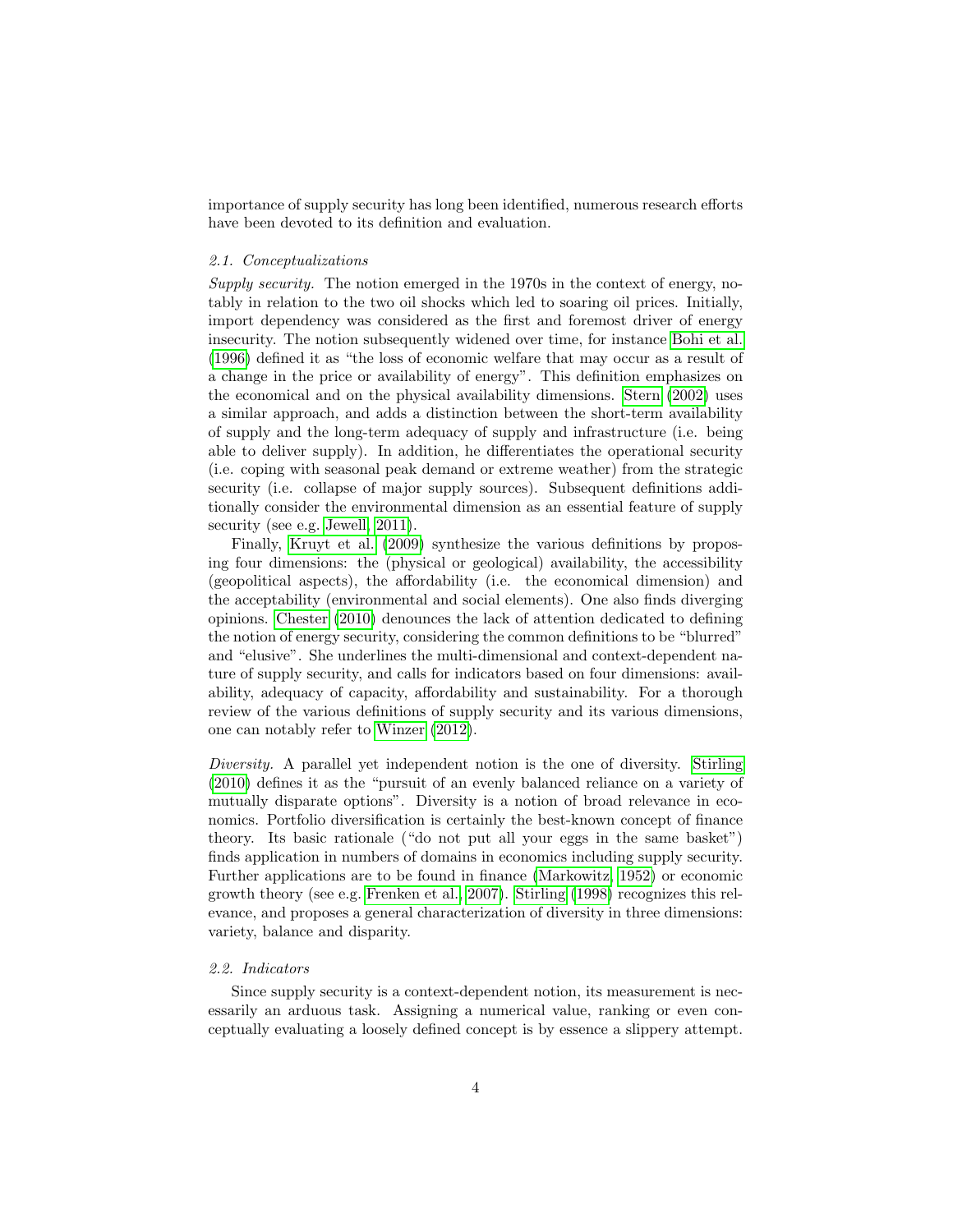[Sovacool & Mukherjee](#page-24-8) [\(2011\)](#page-24-8) listing more than 350 different indicators of energy security is rather symptomatic of this fact.

Simple metrics. As a first approximation, simple indicators of supply security can be used. In the context of energy, resource estimates or reserves to productions ratios provide a rough assessment of a fossil fuel's remaining duration of usage under current conditions. Alternatively, one can also take into account indicators such as the energy intensity of an economy, the share of fossil fuels or the import dependency of various energy carriers. In a non-energy context, the market share of each supplier, the proportion of long-term contracts or the share of high-risk suppliers and routes might be further considered.

These metrics allow to grasp the dependence of a market on given commodities, suppliers or routes. Yet, their narrow coverage and simplistic approach limit their usage to crude assessments. Moreover, they cover a single dimension of supply security, and are limited to static assessments.

Diversity-based indices. A further strand of indicators is characterized by the recourse to the notion of diversity as the key driver of energy security. As portfolio diversification in finance, diversity is regarded as a simple yet powerful method for mitigating risks.

[Stirling](#page-25-0) [\(1998\)](#page-25-0) argues that diversity is best represented by the Shannon index, a metric commonly used in other fields of study like biology or ecology. [Neumann](#page-24-9) [\(2004\)](#page-24-9) (and later [von Hirschhausen & Neumann](#page-24-10) [\(2013\)](#page-24-10)) introduce an extension of the Shannon index to assess supply security. Their approach integrates a political risk index as well as the ratio of domestic production to the evaluation of supply sources diversification. Building upon this idea, [Jansen et al.](#page-24-1) [\(2004\)](#page-24-1) propose four different long-term indicators derived from the Shannon index, notably considering the diversity of energy sources and of the imports thereof, the political risks and the level of resource depletion.

In parallel, other indicators of diversification have been used as basis for energy security evaluation. The Herfindhal-Hirschmann index (HHI), which is commonly known as a measure of the concentration of firms in a market, is notably used by [Le Coq & Paltseva](#page-24-2) [\(2009\)](#page-24-2). They construct separate metrics for oil, gas and coal which consider the diversification of import sources, the political and transit risks as well as the economical impact of a disruption. In turn, [Stirling](#page-25-2) [\(2010\)](#page-25-2) proposes a comprehensive framework to assess energy security; his heuristic approach reflects the three dimensions of diversity: variety, balance and disparity.

There are two main limitations to the aforementioned diversity-based indices. First, they evaluate the diversification of supplier portfolios on a static basis. The current diversification is measured, disregarding potential alternatives and substitutes. For instance, a customer who chose a supplier out of various competing offers might still be able to obtain supply from one of the turned down alternatives in case of trouble with the chosen supplier. Moreover, a consumer benefiting from a well balanced portfolio may nonetheless be exposed to shortages in the event of delivery interruptions from one of the suppliers and that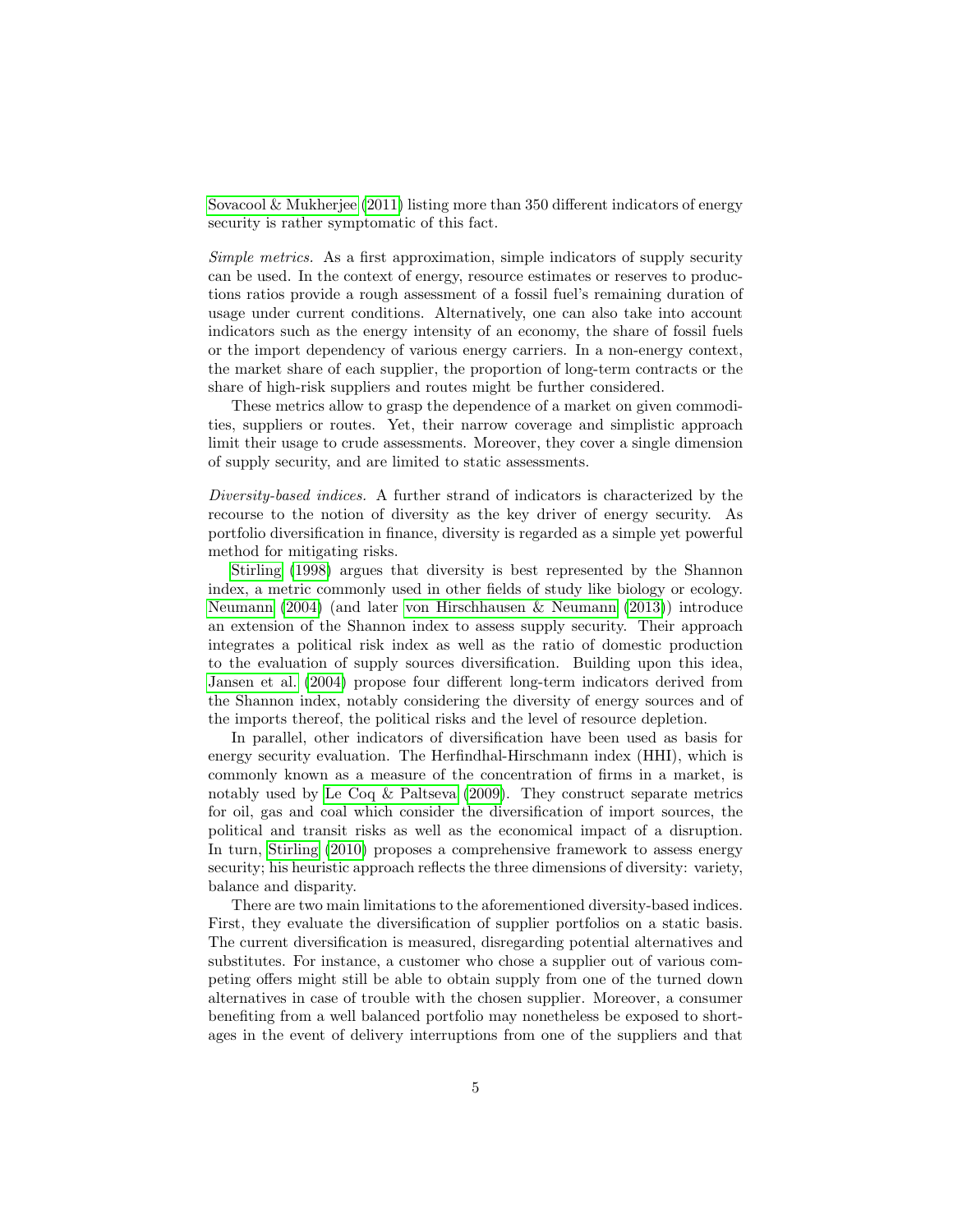the remaining providers lack the technical capacity to augment their deliveries. Since the diversity-based indicators only consider the realized market shares, they neither recognize a substitution alternative nor technical limitations of the current portfolio, thus yielding an incomplete evaluation of the situation.

Second, these indicators measure supply security along the sole dimension of the portfolio diversification. Yet, numerous other factors influence supply security; to name a few: the reaction of the demand and supply side, the possibility to stockpile the goods or the nature of the commercial relationships.

Other aggregated indices. The supply-demand  $(S/D)$  indicator has been developed by [Scheepers et al.](#page-24-3) [\(2006\)](#page-24-3) on the account of the European Commission. It aggregates numerous factors related to supply security into a single index, and adopts a holistic approach of the energy supply chain. The factors, which are either linked to the demand for energy (energy-intensity) or to its supply (e.g. import and transport capacity, share of renewable sources or storage adequacy) are then weighted to yield a quantitative assessment of the supply security.

In parallel, the IEA has developed two aggregated indices [\(Lefevre, 2007\)](#page-24-11). The first one is based on a HHI and captures the price dimension of energy security through the market concentration of suppliers, the political risks thereof and the relative share of each energy source in the energy mix. The second one measures the physical unavailability of gas by considering the share of oilindexed and pipe-based gas imports over the total primary energy supply. The rationale is based on the belief that pipeline supply rules out the option of a rapid switch between energy sources.

Additionally, the IEA has further developed the Model of Short-term Energy Supply (MOSES) [\(Jewell, 2011\)](#page-24-5), aggregating various risk and resilience factors related to the external and domestic dimensions of different energy carriers. This comprehensive approach assigns numerical ranges for the value of each factor to classify them into three categories (low, medium and high level). Once all factors are weighted and combined, the MOSES yields a single index evaluating the short-term security of supply

These aggregated indicators suffer two mains caveats. First, they represent an ex-post evaluation of the situation on a given market. Hence, they offer limited guidance for decision-makers when evaluating the impact of various policies or infrastructure projects on supply security. Second, they consider the sole static viewpoint and disregard dynamic aspects, such as demand adaptation to shocks or global market trends. Thereby, they might yield an unrealistic assessment of the situation.

Stress test and simulation approaches. A parallel strand of research uses techniques of energy market modeling to evaluate the security of supply. Here, the evaluation is usually based on the implementation of a shock scenario on a model and the assessment of its consequences. Richter  $\&$  Holz [\(2015\)](#page-24-12) use, for instance, the scenario of a disruption of the Russian supply to test the resilience of the European natural gas market.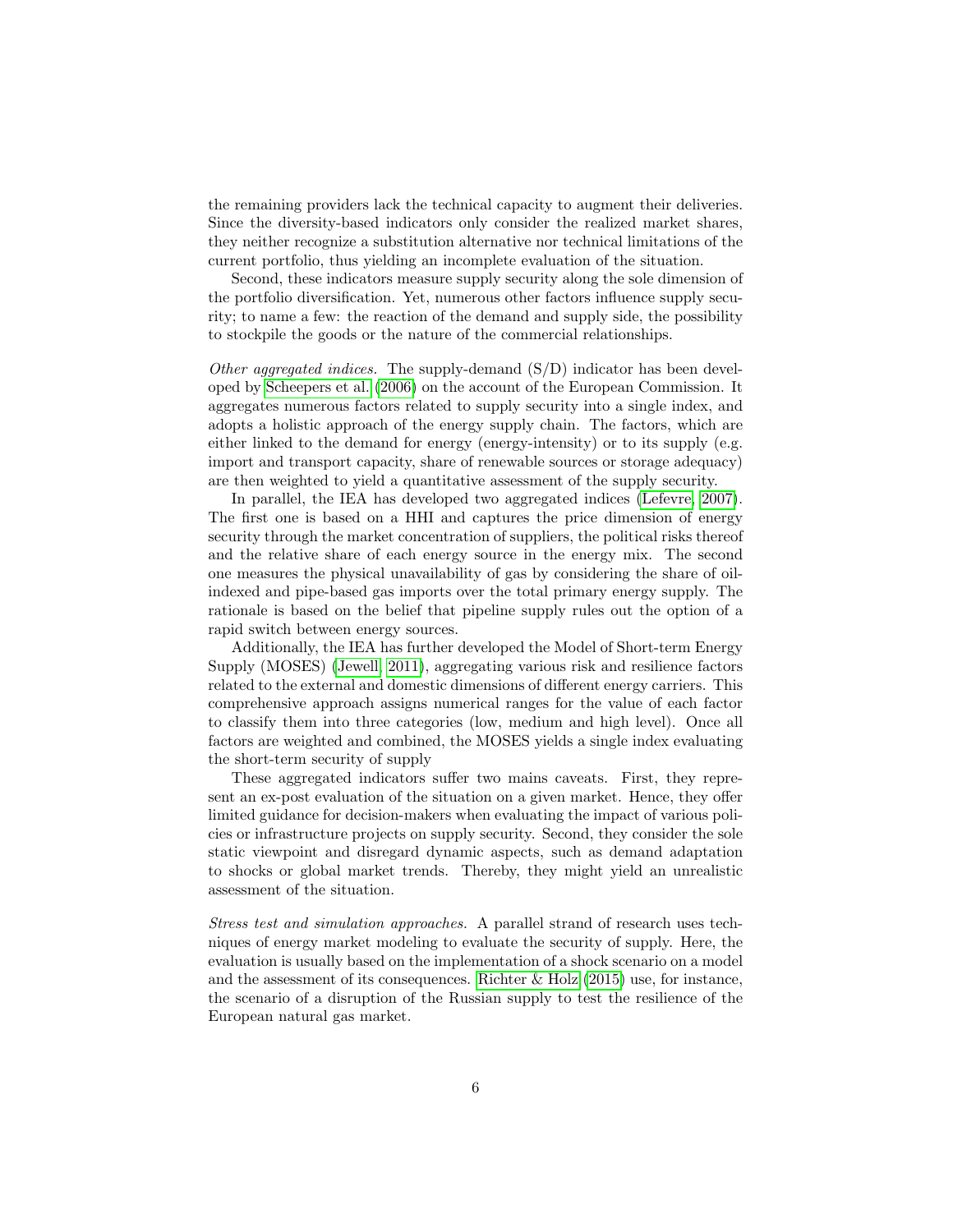The stress tests pursued by the European Union and inspired by the financial market stress tests are further examples of this methodology. These tests attempt to model the impact of a supply disruption resulting from a selected crisis scenario that puts strain on the supply of a market. For instance, [Euro](#page-23-3)[pean Commission](#page-23-3) [\(2014a\)](#page-23-3) simulates the collapse of either the Russian-Ukrainian pipeline or of all Russian exports both during a period of one and of six months.

Recently, the European Network of Transmission System Operators for Gas followed a similar approach to publish an union-wide study on the simulation of gas supply and infrastructure disruption scenarios [\(ENTSOG, 2017\)](#page-23-4). Their study is based on a detailed technical model of the European gas system. They identify various risk scenarios for the European gas system and simulate them for three cases of peak demand. The collapse of the Russian-Ukrainian route or the disruption of all exports from Algeria are, among others, tested in the study. Simulation results are then interpreted in terms of demand curtailment.

The choice of scenario represents one of the main limitation of these approaches. They often tend to solely consider scenarios that have occurred in the past or that might seem likely to one's mind. In doing so, relevant cases might be overseen. Furthermore, these approaches lack a unified indicator for the quantification of supply security, as they generally rely on ad hoc assessments or are interpreted qualitatively. Finally, the studies tend to provide a detailed technical formulation of the supply, but neglect the demand side, thereby disregarding its adaptation possibilities.

 $EU's$  approach. Lastly, an approach regularly used in the evaluation of energy security is the so-called N-1 rule developed by the European Commission. This rule is both a methodology to evaluate supply security and a "minimum standard" of security which all member states must comply with [\(European](#page-23-0) [Commission, 2014b\)](#page-23-0). The rule aims at determining whether a country is capable of satisfying its demand in spite of the disruption of its single largest infrastructure—be it an import, transport or production infrastructure. The disruption represents an extreme event with a statistical probability of once in 20 years [\(European Commission, 2010\)](#page-23-5). Market-based demand-side measures are also considered in fulfilling the obligation.

This methodology presents two majors caveats. First, the assessment is a purely static one. Therefore, it neglects market dynamics, for instance global shortages in supply which could result in energy insecurity even when complying with the N-1 rule. Second, the analysis is limited to a single scenario of disruption, whereas a network often consists of numerous nodes and lines that are crucial to its functioning. Owing to these flaws, the N-1 might yield unrealistic evaluations of supply security.

## <span id="page-8-0"></span>3. Methodology

The previous literature review highlights the limitations of the current indicators of supply security. Before explaining our attempt at filling this gap, we first address the question of what such an indicator should be capable of.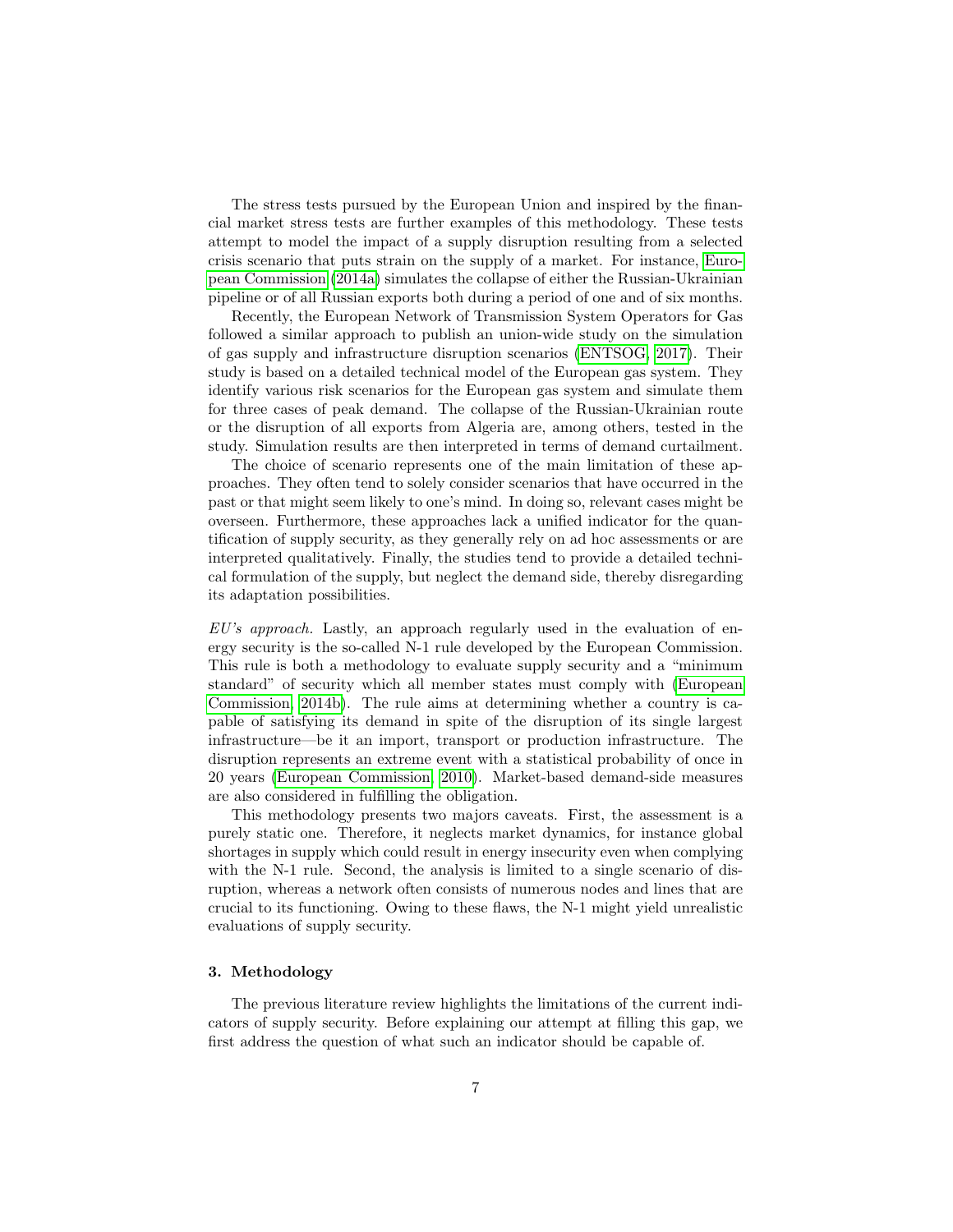#### 3.1. Requirements for an indicator

A first requirement for an indicator is the basic validity of its assessment. In other words, the approach must correctly depict the relevant driving factors of supply (in)security to yield an appropriate evaluation.

Second, the indicator should be capable of reflecting the broad and contextdependent nature of supply security. Existing indicators are often concentrated on a single dimension (usually the physical availability of supply), thus neglecting further important aspects like price security, geopolitical considerations or global market dynamics. Moreover, the indicator should be able to take into account the relation and interaction between various factors impacting supply security. Again, current approaches tend to focus on an unique factor. In the context of energy security for instance, most approaches assess the sole diversification of supply portfolios, without considering additional factors such as demand flexibility or the possibility to store the goods.

A third requirement for an indicator is its practicability. Given the strategical prominence of the markets concerned by supply security issues, the designed indicator should be applicable for policy or project evaluation. As a tool for policy evaluation, the metrics would ideally allow to assess the effect on supply security of various policies or infrastructure projects. In parallel, the reading and understanding of the index should be kept simple and straightforward, so that decision makers obtain a clear and quick overview of its main message.

Last, an indicator should be formulated in an as generic as possible manner. Intended here is its applicability to various markets, be it to different energy carriers, to specific food markets and to various commodities or international supply chains. Albeit addressing heterogeneous situations, a unified framework ensures a common ground for the different markets, which allows for comparability between them and uniform methodological standards.

#### 3.2. Proposed framework

Bearing in mind the aforementioned requirements, we propose a novel approach to evaluate supply security of industries which rely on a network. The network can be physical with nodes representing different production or demand locations connected by arcs representing transmission infrastructure (e.g. roads, oil pipelines or electrical lines). The network can also be purely conceptual with node representing producers and demand actors and arcs depicting their relationships (e.g. contracts or information exchange).

We evaluate supply security by simulating interruptions of the single components of the networks, i.e., nodes and arcs. Thereby, we ask the basic question, how the market is reacting to this interruption. In doing so, we assess the ability of a market to cope with possible crisis situations and study the welfare impacts of these, both in terms of quantity and of prices. To measure the reaction of the market, we focus on the impact of the interruptions on consumer surplus.

The nature and the origin of the potential network interruptions depend on the considered market. An explosion in a production plant, a (geo)political dispute leading to the interruption of deliveries, a supplier's failure to meet the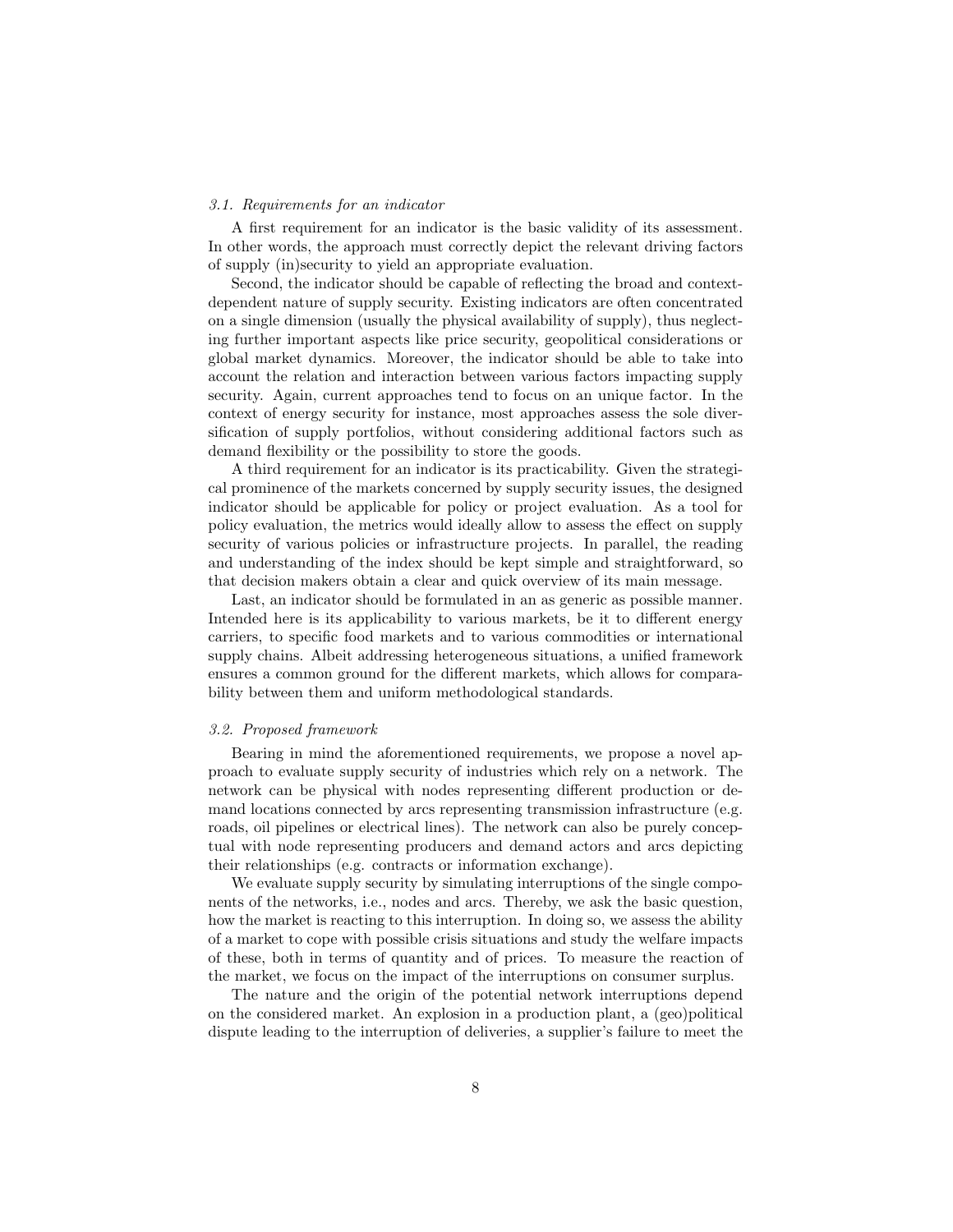contract's terms or the breakdown of cargo freight supply chains are some examples. As a generalization, one can model all possible interruptions as disruptions of the two elements building the network: a node or a line. Our indicator relies on the study of these disruptions; their choice and design is to be performed carefully and in relation with the considered market. One should identify the potential sources of disruption on the market (e.g. technical, geopolitical or congestion) and their average duration based on a historical data-driven approach. These disruptions are then translated into scenarios of lines or node interruptions. Correcting for the caveat of the case studies literature, the chosen scenarios should cover the iterative disruption of all network elements. As an example, if explosions in oil production plants are identified as a potential cause of supply disruption, one should successively simulate this scenario for all oil producing nodes of the network.

After having measured the impact of each disruption on consumer surplus, the final step of our methodology consists in the aggregation of all results into a single metrics. To that end, the results are weighted by risk factors and, finally, averaged; thereby, one obtains a highly readable and tractable compound indicator of supply security. It is to be noted that the choice of potential sources of disruption is not restricted to a single one. When more than one set of scenarios is identified as relevant for the industry, the results of different sets can be further aggregated into a unique compound indicator.

Evaluation procedure. The evaluation and quantification procedure of our indicator pursues the following approach. First, a theoretical model of the considered market is set up. The model should synthesize the interactions of the main actors on the market (e.g. profit-maximizing producers, benevolent welfaremaximizing leader, etc.), its network dimension (e.g. transport or transmission network and the appropriate constraints) as well as further relevant economical or technical constraints (e.g. import capacity, long-term contracts, etc.). The model is then calibrated with real market data.

In the second step, interruption scenarios are designed. Scenarios are structured in scenarios classes  $c \in C$  which bundle scenarios of the same type. A scenario class might, e.g., be the failure of pipelines due to technological risk, the default of suppliers due to political risk, or alike. Within a scenario class, we have different scenarios  $i \in I_c$ . In the case of a scenario class representing pipeline failures due to technical risk a scenario would be the failure of a single pipeline. Thus, the set of scenarios  $I_c$  would include the technical disruption of all pipeline (and maybe combinations of pipeline disruptions). Each of these scenarios *i* is evaluated with a probability of occurrence  $\omega_{ic}$ .

For each of the scenarios, we calculate the market outcome. The impact of the interruption on economic welfare in a given country  $n$  is computed as the change in consumer surplus relative to the base case without any interruption:  $\frac{CS_{ion}^{c}s_{ion}^{c}}{CS_{n}^{base}}$  where  $CS_{n}^{base}$  is the consumer surplus in country n without any interruption. Likewise,  $CS_{icn}^{crisis}$  is the consumer surplus in country n realized under scenario  $i$  in scenario class  $c$ .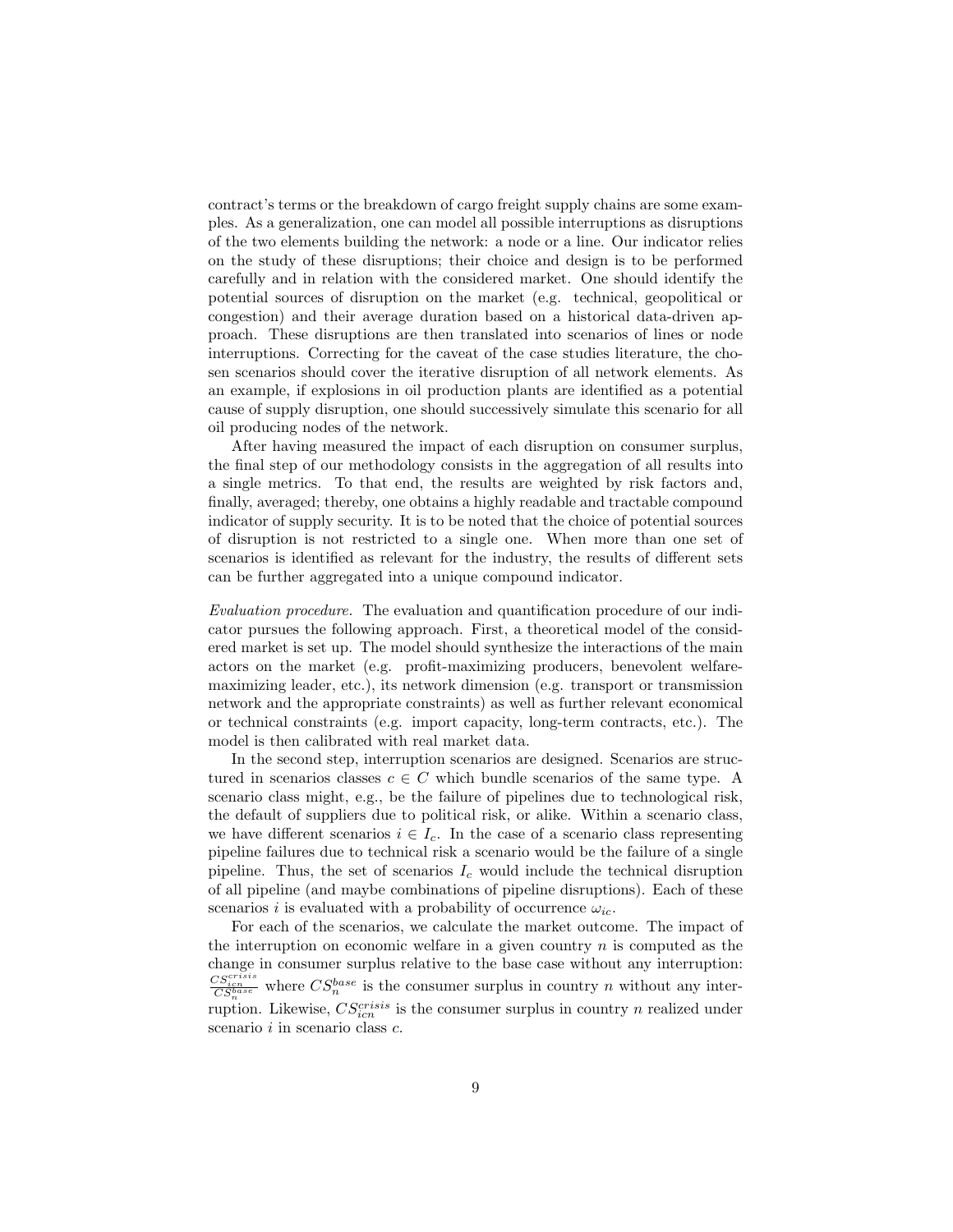To obtain a single indicator of supply security in country  $n$ , we first aggregate the relative change in consumer surplus in each scenario class using occurrence probability. Afterwards, we aggregate indicators of all classes to single indicator using class weights  $\lambda_c$  which are restricted to sum to one  $(\sum_c \lambda_c = 1)$ . Formally, our indicator of security of supply  $\Phi_n$  is defined as:

$$
\Phi_n = \sum_{c \in C} \lambda_c \left( \frac{\sum_{i \in I} \omega_{ic} \frac{CS_{i,n}^{criss}}{CS_n^{base}}}{\sum_{i \in I} \omega_{ic}} \right) \tag{1}
$$

Remarks on the evaluation procedure. Focusing on the consumer surplus allows to measure both the quantity and the price effects—lower quantities supplied or higher prices— and to capture the adverse welfare impacts born by consumers. Another possibility would have been to consider the total welfare impact consumer and producer surpluses; yet, as producers and importers might benefit from the shortage in supply thanks to higher prices, we opt for the sole consideration of the impact on consumers. Moreover, the concerns and policies around security of supply are mainly concentrated on the consumer, rarely on the producers. Finally, using the ratio of consumer surplus allows to normalize the impact of each crisis; this ensures comparability, notably when the indicator is used as a policy evaluation tool.

The formulation used for our indicator allows for a direct and simple interpretation of its results. A value of 1.0 highlights a country which is never affected by an interruption, be it in terms of missing supply or of increasing prices. Below 1.0 values represent, on the contrary, the average loss of welfare caused by the crises and which must be born by the consumers. The lower the values, the more severe the losses.

#### 3.3. Relation to current indicators and requirements

Our indicator aims at overcoming some of the previously mentioned caveats of current methodologies. First, our methodology blends together various dimensions of the notion of supply security. As many others indicators, we assess the portfolio diversification, yet in a broader and more precise manner. Through the simulation of network service interruptions, alternatives to the current mix must be developed, if possible. These alternatives might be the augmentation of deliveries from an existing supplier or the recourse to a not yet used option (e.g. a concurrent supplier whose offer was previously turned down because of its higher cost). In addition to diversification, we further evaluate both the shortterm resilience of the market (i.e. whether the demand can be fully satisfied) and the overall alignment of supply and demand in a longer term perspective. Moreover, we integrate the categorization of [Kruyt et al.](#page-24-0) [\(2009\)](#page-24-0) by directly assessing the availability, the accessibility and the affordability dimensions of supply security.

Second, one of the main novelties of our approach is the integration of both supply and demand dynamics. We model the elastic reaction and adaptation of consumers to price changes, whereas most of the current indicators rely on a fix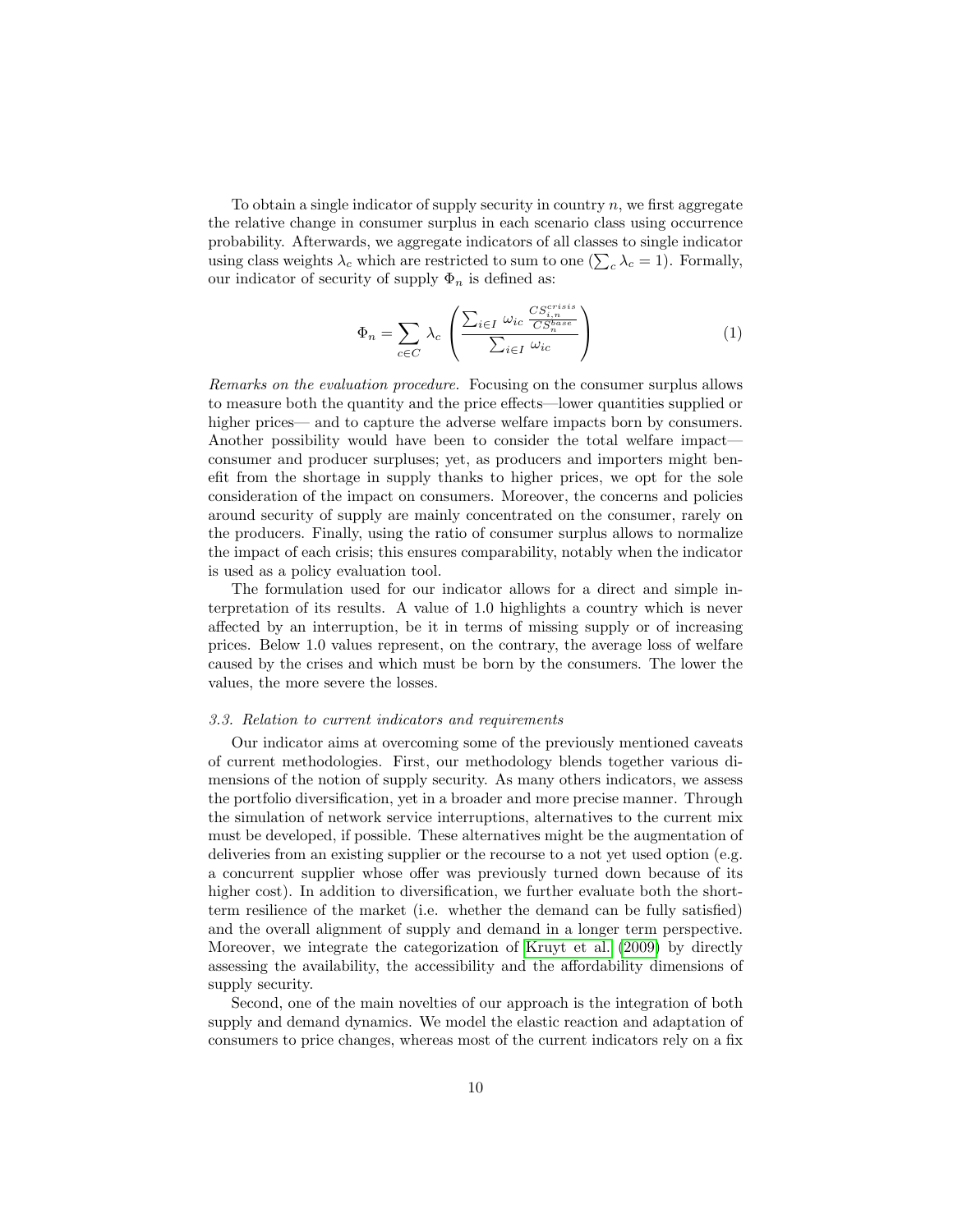demand (among others the diversity-based indicators or simulation approaches). Moreover, our model integrates global market dynamics for a sound assessment of the available supply, notably in opposition to the static approach followed by the N-1 rule or the diversity-based literature. To the best of our knowledge, there exists no indicator capable of reflecting both demand and supply dynamics. We thereby achieve a broader and more realistic evaluation than existing methodologies.

Third, our approach is not restricted to the study of the sole diversification of supplier portfolios. Indeed, depending on the considered market, various factors can play a significant role in the security of supply. Storage—of goods, energy, food or commodities—is for instance a prominent driver of security. Our flexible methodology allows to take these additional factors into account.

Fourth, our methodology opts for a probabilistic-like approach. To obtain a broad picture, we do not restrict the design of the scenarios to those that seem possible to one's mind, but investigate all potential sources of disruption of the network services. The amount of scenarios considered thus allows for a more realistic assessment of possible future crises.

Last, the chosen methodology allows to apply our indicator in various settings. The simulated market might mimic current conditions, but one might also take into account forecasted demand trends or projected infrastructures. Thus, our metrics can be used as a comparison tool between different settings. More specifically, various supply security-related policies or project (for instance network expansion projects or demand-side management policies) can be evaluated and compared with our model based indicator.

## 4. Empirical Application: Model and Indicator Design

As a first exemplary application of our methodology, we study the European natural gas market; an obvious choice since it possesses many interesting features for our indicator. First, the market is highly dependent on its network—here materialized by the pipeline and liquefied natural gas (LNG) networks. Second, the security of gas supply is a recurrent topic, notably driven by geopolitical concerns (see e.g. the gas disputes between Russia and Ukraine in 2006 and 2009). The uneven geographical distribution of the gas reserves reinforces its sensitivity to supply insecurity. Last, the liberalization of the European market and the rise of a global LNG market changed the playing field on the market, thereby also impacting the supply security. Following we will shortly present the underlying model structure as well as the scenario classes and elasticity assumptions for designing the indicator.

## 4.1. Model structure

We use the gas market model developed in [Abrell et al.](#page-23-6) [\(2019\)](#page-23-6) as basis for our empirical implementation. The model relies on a partial equilibrium optimization; a common approach in natural gas market modeling. Included are the main actors along the supply chain: gas extractors, pipeline and LNG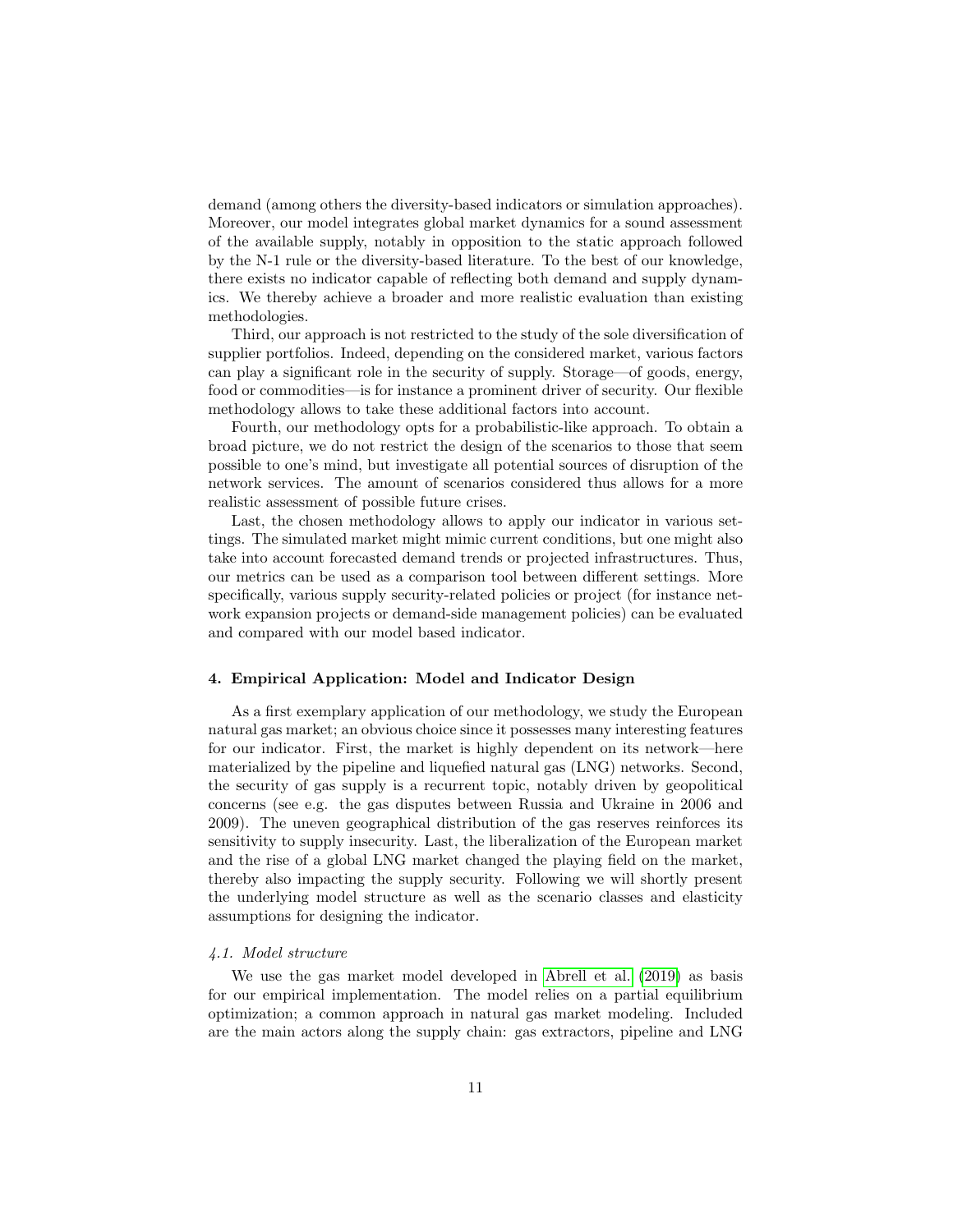shippers, storage operators and final gas users. We use a monthly formulation to capture the seasonal dynamics inherent to the gas consumption. The focus is set on the European market, with one node per country; the linkage to the global market is ensured by aggregated regional hubs. Overall, we cover approximately 98% of the worldwide demand and supply in the model.

The network infrastructure is represented by the cross-border pipeline capacities between each country. The model further considers the worldwide LNG liquefaction (export) and regasification (import) terminals, as well as the storage infrastructure.

We assume perfectly competitive market participants, so that we formulate the model as a social welfare maximization problem. Although imperfectly behaving producers are regularly used in natural gas modeling (see notably [Egging et al., 2010\)](#page-23-7), this assumption allows us to keep the model reasonably sized and traceable, so that it can be solved for numerous iterations. In parallel, the model is formulated in a flexible manner, and can thus accommodate various scenarios, such as the implementation of additional network infrastructures or of policies.

Data on the gas market and its infrastructure is subsequently added to the model, and the results are calibrated to the 2012-2014 period. More details on the model formulation and its calibration can be found in [Abrell et al.](#page-23-6) [\(2019\)](#page-23-6).

#### 4.2. Disruption scenarios

For this application, we consider three classes of possible interruptions. First, the technical failures of pipelines. Second, the outage of a gas supplying countries for political reasons. Third, the disruption of pipelines due to political reasons. Table [1](#page-14-0) summarizes the designed interruption scenarios and their weighting strategies. All scenarios classes have equal weights in the indicator ( $\lambda_c = 1/3$ ). Possible shocks affecting the European gas market display a vast range of duration. We implement all disruptions lasting four months during winter (December to March), when gas consumption is peaking.

The technical failures of pipelines is, e.g., to an explosion or to severe leaking of a pipeline. Such a disruption is equivalent to the deletion of an arc within the European pipeline grid. We allow all cross-border pipelines to become disrupted. I.e., the failure of a single pipeline is one scenario within this scenario class. According to [OGP](#page-24-13) [\(2010\)](#page-24-13) technical failures depend linearly on the length of the pipeline. Thus, we use this length to weight scenarios within the scenario class  $(\omega_{ic})$ .

Gas producing countries might default due to geopolitical reasons like wars or major internal turmoil. This represents the disruption of a node in the European natural gas market. In these scenario, the country's complete gas infrastructure is disrupted and its demand set to zero. We weight scenarios using the World Governance Index "political stability and absence of violence" provided by [World Bank](#page-25-3) [\(2016\)](#page-25-3).

Pipelines might also become disrupted due to geopolitical tensions between two countries. For this class, we simulate the disruptions of all major European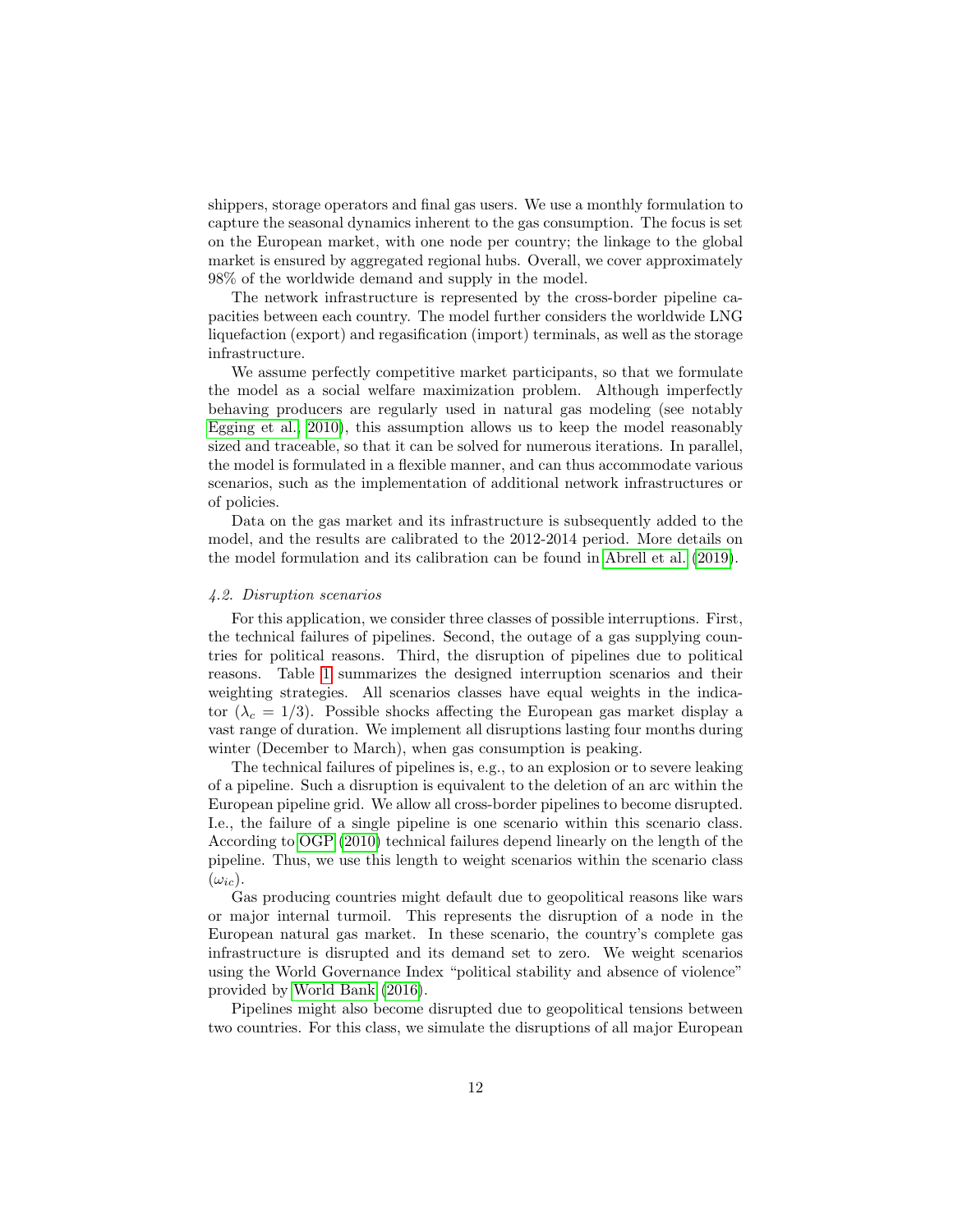import channels (e.g. Algeria-Spain, Libya-Italy, Russia-Ukraine, etc.). We use again the World Government Index as weighting factors for single scenarios [\(World Bank, 2016\)](#page-25-3).

<span id="page-14-0"></span>

|  |  |  |  | Table 1: Disruption classes |
|--|--|--|--|-----------------------------|
|--|--|--|--|-----------------------------|

| Scenario                      | Type                                     | $\omega_{ic}$          | Λc. |
|-------------------------------|------------------------------------------|------------------------|-----|
| Technical pipeline failure    | Line                                     | Length of pipeline     |     |
| Geopolitical country collapse | Node                                     | World governance index |     |
| Geopolitical pipeline failure | $\mathop{\operatorname {Line}}\nolimits$ | World governance index |     |

Note: Summary of the three sets of disruptions simulated, with the nature of the scenarios, the type of network failure, the chosen weights. Worldwide governance indicator corresponds to [\(World Bank, 2016\)](#page-25-3)'s "political stability and absence of violence".

## 4.3. Short-term and long-term perspectives

As the indicator is based on the consumer surplus the underlying assumtion on the demand elasticity is crucial for estimating supply security impacts. However, the demand elasticity of gas diverges strongly depending on the considered time horizon. In a short-term perspective, numerous consumers are captive, with limited substitution alternatives (e.g. households using gas as heating fuel). From a longer-term viewpoint, consumers may adapt and substitute more easily. Households may opt for new heating or cooking systems, while firms might invest in alternative technologies.

To account for this discrepancy, we compute our indicator twice; once in a short-term and once in a long-term perspective. The main difference between a short and a long-term setting should be the possibility for agents to invest in substitutes. Since the model we use for our empirical implementation does not allow to simulate investment behaviors, we approximate this difference with higher demand elasticities in the long-term case.

In order to maintain comparability between the short and the long-term cases, we simulate the exact same disruption scenarios in both cases. Thus, the sole difference between the two setting lies in the demand elasticities. More details on the formulation of the long-term case can be found in appendix [Ap](#page-26-0)[pendix A.](#page-26-0)

## 5. Empirical Application: Assessment of European Gas Supply Security

We apply our indicator to evaluate the European gas supply security under different circumstances. First, in the *base case* case we apply the indicator to the current situation in Europe, i.e., under demand, supply, and infrastructure conditions as we observe them today. We perform this evaluation for the shortand long-run perspective. Moreover, we compare the result of our indicator with the results of other metrics used to measure security of supply.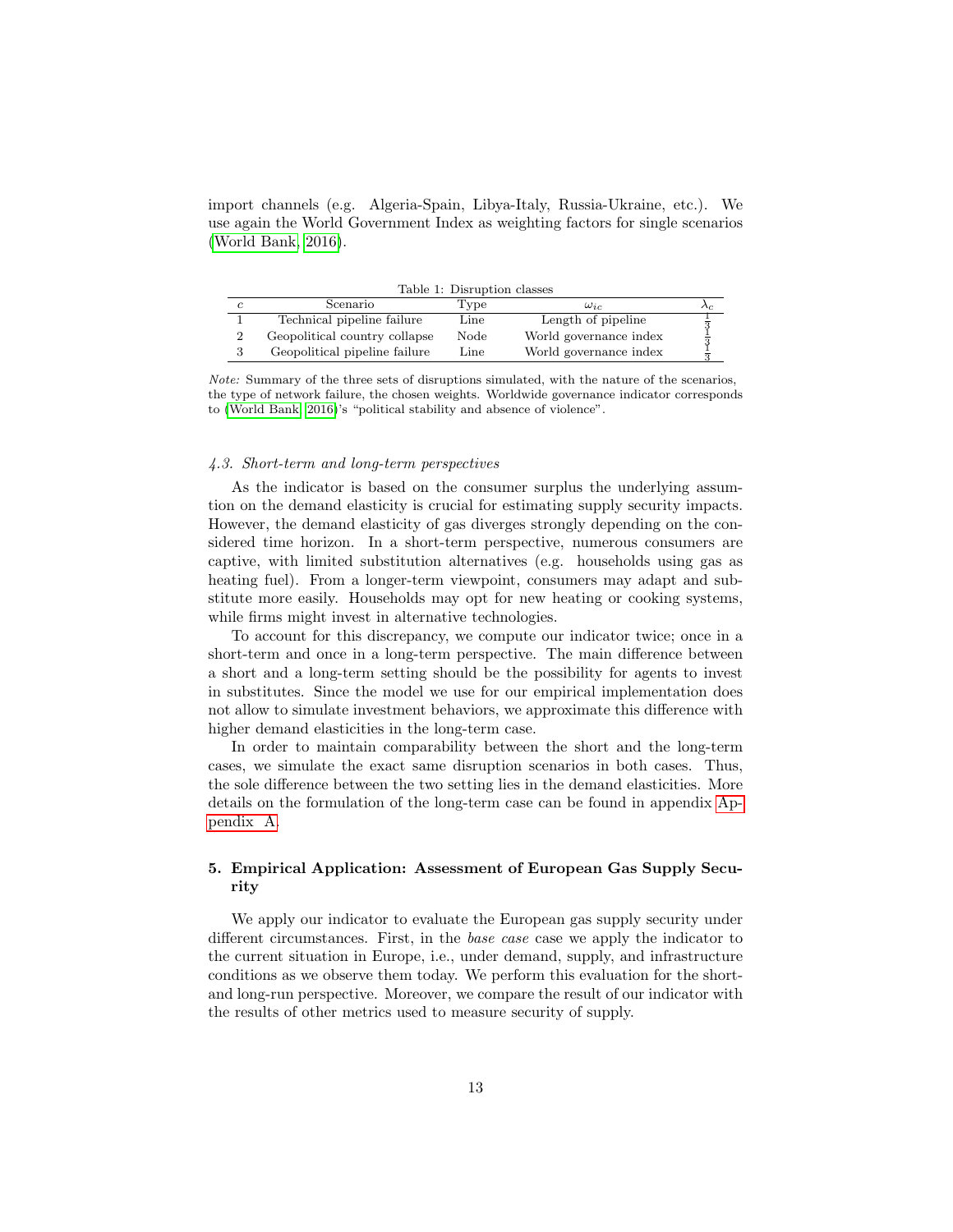Second, as stated in Section [3,](#page-8-0) our methodology finds application both in a general assessment of supply security and as a policy evaluation tool for measures aiming at enhancing security. We build upon our application of the European natural gas market, and use our indicator to evaluate three infrastructure projects and one policy, which are broadly considered as positive for the European gas security.

Specifically, we compare the following projects:

- $SGC & Reverse Flow$  Combining two different projects: first, the Southern Gas Corridor (SGC): a three parts project consisted of the South Caucasus Pipeline (SCP), the Trans-Anatolian Pipeline (TANAP) and the Trans-Adriatic Pipeline (TAP) connecting Azerbaijan to Italy through Turkey and Greece. Second, the Reverse Flow project: the opening of a South-North route from Italy to Germany and Belgium thanks to the technical transformation of the existing pipelines.
- $LNG$  Several additional LNG regasification terminals are currently planned in Europe, notably in Croatia, France, Spain and Sweden[3](#page-15-0) .
- NordStream  $2$  Extension of the Nord Stream pipeline connecting Russia to Germany, resulting in the doubling of its transport capacity.
- Stategic storage Implementation of a strategic storage policy at EU-level. We simulate a policy imposing the holding of a minimum of 30% of the storage capacity as a strategic reserve from November to December and of 20% from January to February. The strategic reserve may only be used in case of crisis on the market or at the end of the period. We formulate the policy analog to [Abrell et al.](#page-23-6) [\(2019\)](#page-23-6), yet with a more flexible approach.

#### 5.1. Baseline

#### 5.1.1. European gas supply security

In Table [2,](#page-16-0) our indicator displays contrasted results on the European security of gas supply. A large share of countries are graded with a high score, among others Belgium, France or Switzerland. Five states score 0.990 or higher, meaning than, on average, the crises lead to a consumer surplus reduction of less than 1%. On the other hand, numerous countries achieve poor results. Ukraine, Finland and Turkey achieve the three lowest scores, with welfare reductions of up to 5%. All three are heavily dependent on Russian gas—the entire Finish demand stems from Russia, while 69% of the Ukrainian and 33% of the Turkish ones are supplied by Moscow. In general, Western Europe tends to score high in the indicator. This is notably explained by the important interconnections of the network in Western Europe which allows for numerous alternatives.

<span id="page-15-0"></span><sup>3</sup>The list of LNG and storage projects can be retrieved from [Gas Infrastructure Europe](#page-24-14) [\(2015\)](#page-24-14)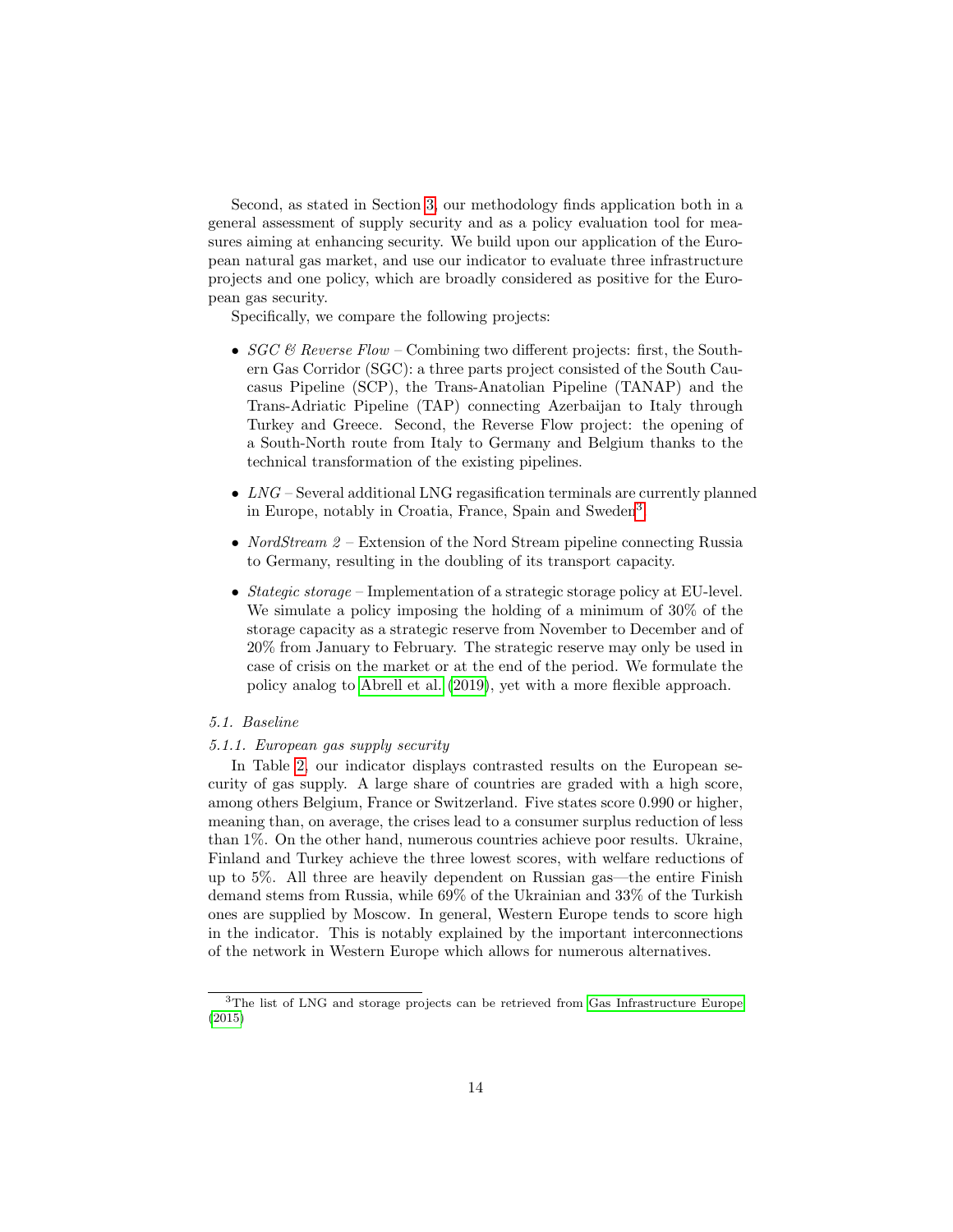One further notices from Table [2](#page-16-0) that countries which can rely on domestic extraction tend to do well in our indicator. Denmark, Hungary, and Great Britain all score above the average, notably thanks to their self-sufficiency ratio. Nonetheless, one also finds evident counterexamples like Ukraine, Poland or, to a lesser extent, Romania. Additionally, Austria, Belgium or France prove that countries with high import dependency are not necessarily supply insecure. Their geographical location allow them to rely on a variety of import canals—for instance Belgium has direct pipeline connections with Norway, the Netherlands, the UK and Germany, in addition to a LNG receiving terminal.

|                           | $\Phi_n^{ST}$ | $\Phi_n^{LT}$ | Self<br>sufficiency | cap <sub>LNG</sub> .<br>demand | $C$ ross-<br>border<br>links |
|---------------------------|---------------|---------------|---------------------|--------------------------------|------------------------------|
| AUT                       | 98.9          | 99.6          |                     |                                | 3                            |
| BEL                       | 99.4          | 99.7          |                     | 46%                            | $\overline{4}$               |
| <b>CHE</b>                | 99.2          | 99.6          |                     |                                | 3                            |
| <b>CRO</b>                | 98.8          | 99.2          |                     |                                | $\overline{2}$               |
| CZE                       | 98.5          | 99.0          | $7\%$               |                                | $\overline{2}$               |
| <b>DNK</b>                | 98.9          | 99.0          | 131%                |                                | $\mathbf{1}$                 |
| <b>ESP</b>                | 98.8          | 99.4          |                     | 213%                           | $\overline{4}$               |
| ${\rm FIN}$               | 95.4          | $95.2\,$      |                     |                                | $\mathbf{1}$                 |
| FRA                       | 99.0          | 99.5          |                     | 58%                            | $\overline{6}$               |
| <b>GBR</b>                | 98.2          | 98.6          | $50\%$              | 66%                            | $\overline{4}$               |
| $\operatorname{GER}$      | 98.5          | 98.8          | 15%                 |                                | 8                            |
| GRC                       | 97.1          | 97.8          |                     | 88%                            | $\overline{2}$               |
| HUN                       | 98.5          | 98.9          | 22%                 |                                | $\overline{4}$               |
| $\operatorname{IRL}$      | 97.9          | 98.4          |                     |                                | $\mathbf{1}$                 |
| <b>ITA</b>                | 97.5          | 98.7          | 12%                 | $21\%$                         | $\overline{5}$               |
| POL                       | 96.6          | 97.3          | 34%                 |                                | $\overline{4}$               |
| $\overline{\mathrm{PRT}}$ | 98.9          | $99.3\,$      |                     | 316%                           | $\mathbf{1}$                 |
| ROU                       | 97.6          | 97.6          | $86\%$              |                                | $\overline{2}$               |
| <b>SVK</b>                | 99.0          | 99.5          |                     |                                | $\overline{4}$               |
| <b>SVN</b>                | 99.0          | 99.6          |                     |                                | $\overline{2}$               |
| SWE                       | 98.9          | 99.1          |                     | 65%                            | $\mathbf{1}$                 |
| TUR                       | 96.5          | 97.2          |                     | 24%                            | $\overline{4}$               |
| UKR                       | 94.6          | 95.1          | 45%                 |                                | 3                            |
| Av.                       | 98.1          | 98.5          | 17.5                | 39.0                           | 3.1                          |
| St. dev                   | 1.2           | 1.3           | 32.4                | 76.1                           | 1.7                          |

<span id="page-16-0"></span>Table 2: European Supply Security in the long- and short-run

 $Note:$  Short and long-term values of  $\Phi$  (in percent) for selected nodes. Additionally shown are some indicators of factors influencing supply security: Self sufficiency is defined as fraction of consumption served by domestic supply; ratio of LNG regasification capacity over demand; number of pipelines with direct connection to the country.

Furthermore, one notes the overall positive impact of LNG on supply secu-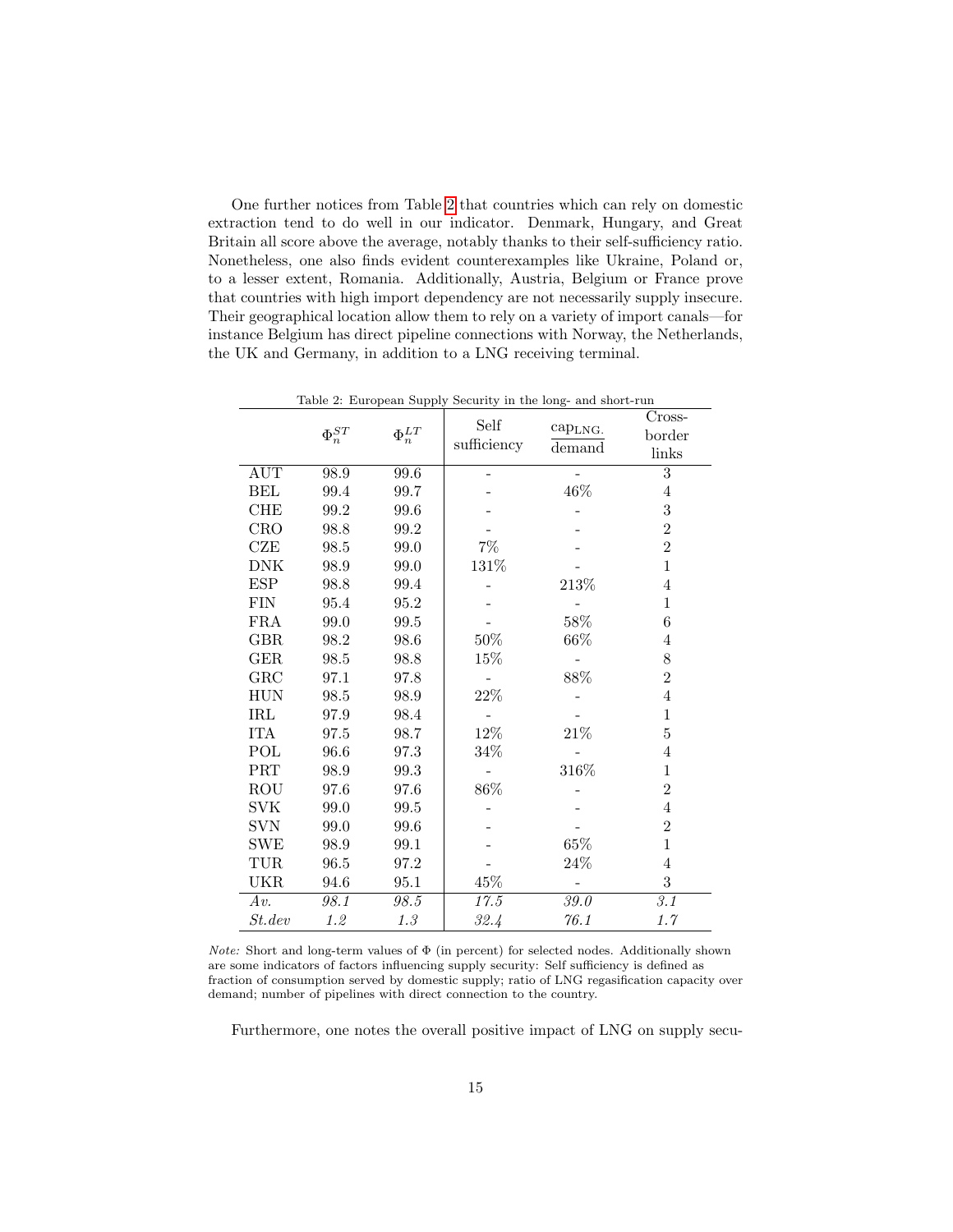rity. Countries like France, Belgium, Spain or Portugal use their vast regasification capacities to ensure a diversified portfolio and a stable supply. On the other end of the scale, Greece and Turkey achieve low values of the indicator Φ; they seem to have insufficient import capacity to ensure a continuous supply in every case.

Finally, there seems to exist an inverse relationship between the number of pipeline connections and the value of our indicator. Countries with few connections, for instance Finland or Romania, have less substitution alternatives in case of a supplier disruption; they might, hence, be more prone to supply insecurity. Some of these countries nonetheless achieve good levels of supply security. Sweden for instance has a single direct liaison with Denmark, whom is in turn linked with Germany; both countries scoring high in our indicator. When relying on a single connection, the nature of one's neighbor is of utmost interest. Finland scores lower than countries in similar situations, notably owing to its dependency on a somewhat unstable neighbor—Russia.

#### 5.1.2. Short- vs. long-term perspective

The striking feature when comparing the long-term indicators to the shortterm ones in Table [2](#page-16-0) is the overall higher level of supply security, with the sole exception of Finland. On average, the countries face a 0.4 percentage point smaller reduction of their consumer surplus; Italy even increases its score by 1.2 percentage points.

Our long-term assessment of supply security uses 50% higher demand elasticities, allowing customers to substitute more towards alternative fuels or new technologies. Consumers are thus less dependent on gas and adopt a more flexible behavior. Therefore, one is not astonished that, for the vast majority of countries, the long-term framework yields smaller welfare impacts than the short-term one.

Two remarks are to be made at this point. First, we chose an important difference between the short-term and long-term elasticities (increase of 50%) which is not based on sound scientific research, but rather a rough approximation aiming at sketching customer response. Hence, the results should not be taken for their absolute values, but rather interpreted as qualitative assessments of the impact of higher substitution alternatives for customers. Second, since our indicator is a ratio of base case consumer surplus over crisis one, we solely assess the percentage change in welfare, not its absolute value. Different elasticity means different demand curve; therefore, a smaller percentage welfare change does not automatically imply a smaller impact in absolute terms.

As a final note, there seem to be no significant difference in the ranking of countries between the short and the long-term framework. The lowest scoring countries stay on the bottom of the scale (e.g Turkey, Ukraine or Finland), the medium scoring are in the middle in both cases (e.g. Czech Republic, Germany or Great Britain), whereas the highest ranked one always achieve the best grades (e.g. Belgium, France or Portugal).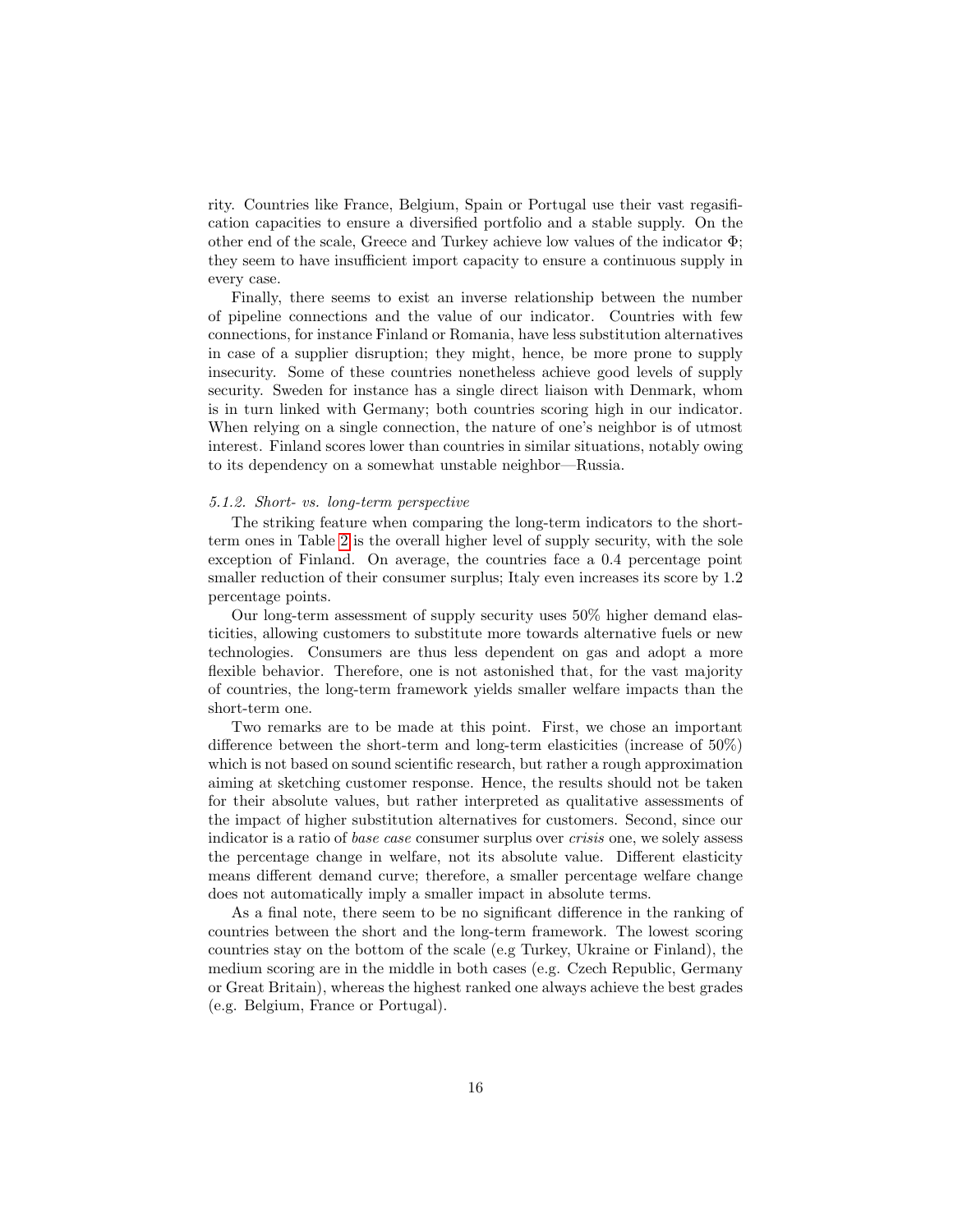#### 5.1.3. Comparison Security of Supply Metrics

In order to grasp how our metrics performs compared to other evaluation methodologies, we further compare it to several commonly used indicators. Specifically, we calculate the Herfindahl-Hirschman index (HHI) for supplier concentration, the Shannon-Wiener one (SWI) as well as its augmented version, the Shannon-Wiener-Neumann index (SWIN2) [\(von Hirschhausen & Neumann,](#page-24-10) [2013\)](#page-24-10). In parallel, we also display some of the values of other metrics found in the literature; namely the S/D indicator from [Jansen & Seebregts](#page-24-15) [\(2010\)](#page-24-15), the REES from [Le Coq & Paltseva](#page-24-2) [\(2009\)](#page-24-2) and the EU's N-1 [\(European Commission,](#page-23-0) [2014b\)](#page-23-0).

Table [3](#page-18-0) displays the value of our indicator  $\Phi_n$  for selected European nodes alongside the aforementioned indexes. Since all indicators use different scales and to ensure the readability of the table, we cluster all indicators from one, being the best achieved result, to five, the worst one.

|            | $\bar{\Phi}_{\circ}^{ST}$<br>$\boldsymbol{n}$ | НHI            | $\overline{\mathrm{SWI}}$ | SWIN2          | $\overline{\mathrm{S}}/\mathrm{D}$ | <b>REES</b>    | $N-1$              |
|------------|-----------------------------------------------|----------------|---------------------------|----------------|------------------------------------|----------------|--------------------|
| <b>AUT</b> | $\overline{2}$                                | $\overline{4}$ | $\overline{4}$            | $\overline{4}$ | $\overline{4}$                     | $\overline{5}$ | $\overline{2}$     |
| <b>BEL</b> | $\mathbf{1}$                                  | $\overline{4}$ | $\overline{4}$            | $\overline{2}$ | $\overline{4}$                     | $\overline{2}$ | $\mathbf{1}$       |
| <b>CHE</b> | $\mathbf{1}$                                  | $\mathbf{1}$   | $\mathbf 1$               | $\mathbf{1}$   | n/a                                | n/a            | $\overline{2}$     |
| CRO        | 3                                             | $\mathbf{1}$   | 1                         | $\overline{2}$ | n/a                                | n/a            | 4                  |
| CZE        | 3                                             | $\overline{2}$ | 1                         | 3              | $\overline{2}$                     | $\overline{4}$ | 1                  |
| <b>DNK</b> | $\overline{2}$                                | $\overline{5}$ | 5                         | 5              | $\mathbf{1}$                       | $\mathbf{1}$   | $\overline{2}$     |
| <b>ESP</b> | 3                                             | $\overline{4}$ | 4                         | 4              | $\mathrm{n}/\mathrm{a}$            | $\overline{2}$ | 3                  |
| <b>FIN</b> | $\bf 5$                                       | $\overline{5}$ | $\overline{5}$            | $\bf 5$        | $\overline{4}$                     | 3              | $\overline{4}$     |
| <b>FRA</b> | $\mathbf 1$                                   | 3              | 3                         | $\mathbf{1}$   | $\overline{2}$                     | $\overline{2}$ | 3                  |
| <b>GBR</b> | 4                                             | 3              | 4                         | $\overline{2}$ | $\mathbf 1$                        | $\mathbf{1}$   | 3                  |
| <b>GER</b> | 3                                             | $\overline{2}$ | 3                         | $\mathbf{1}$   | 3                                  | 3              | 1                  |
| GRC        | 4                                             | $\mathbf{1}$   | $\overline{2}$            | 3              | $\mathrm{n}/\mathrm{a}$            | $\overline{4}$ | $\bf 5$            |
| <b>HUN</b> | 3                                             | $\overline{2}$ | $\overline{2}$            | 4              | 4                                  | 5              | 4                  |
| IRL        | 4                                             | $\mathbf{1}$   | $\overline{2}$            | $\mathbf{1}$   | $\mathrm{n}/\mathrm{a}$            | $\mathbf 1$    | $\overline{2}$     |
| <b>ITA</b> | 4                                             | 1              | $\overline{2}$            | $\overline{2}$ | $\overline{5}$                     | 4              | $\overline{4}$     |
| POL        | 5                                             | $\overline{5}$ | $\overline{5}$            | $\overline{5}$ | 3                                  | $\overline{2}$ | $\overline{4}$     |
| PRT        | $\overline{2}$                                | 3              | 3                         | $\overline{2}$ | $\overline{5}$                     | 3              | $\overline{4}$     |
| ROU        | 4                                             | 3              | 4                         | $\overline{4}$ | $\overline{2}$                     | $\overline{4}$ | 3                  |
| <b>SVK</b> | $\mathbf 1$                                   | $\overline{4}$ | $\overline{5}$            | $\bf 5$        | $\bf 5$                            | $\bf 5$        | $\mathbf{1}$       |
| <b>SVN</b> | $\overline{2}$                                | $\overline{2}$ | $\mathbf{1}$              | 3              | n/a                                | 3              | $\overline{5}$     |
| <b>SWE</b> | $\overline{2}$                                | 3              | $\overline{2}$            | 3              | $\overline{2}$                     | $\mathbf{1}$   | $\bf 5$            |
| TUR        | 5                                             | $\overline{2}$ | 3                         | $\overline{4}$ | n/a                                | n/a            | n/a                |
| <b>UKR</b> | $\overline{5}$                                | $\overline{5}$ | $\overline{5}$            | $\overline{5}$ | n/a                                | n/a            | n/a                |
| Corr.      |                                               | $-0.02$        | 0.17                      | 0.28           | $-0.10$                            | 0              | $\overline{0.3}$ 4 |

<span id="page-18-0"></span>Table 3: Comparison of Security of Supply Metrics

*Note:* Values of  $\Phi_n^{ST}$  and of various supply security indicators for selected European nodes, categorized from one (best achieved value) to five (worst achieved value). Correlation of each indicator with  $\Phi_n^{ST}$ .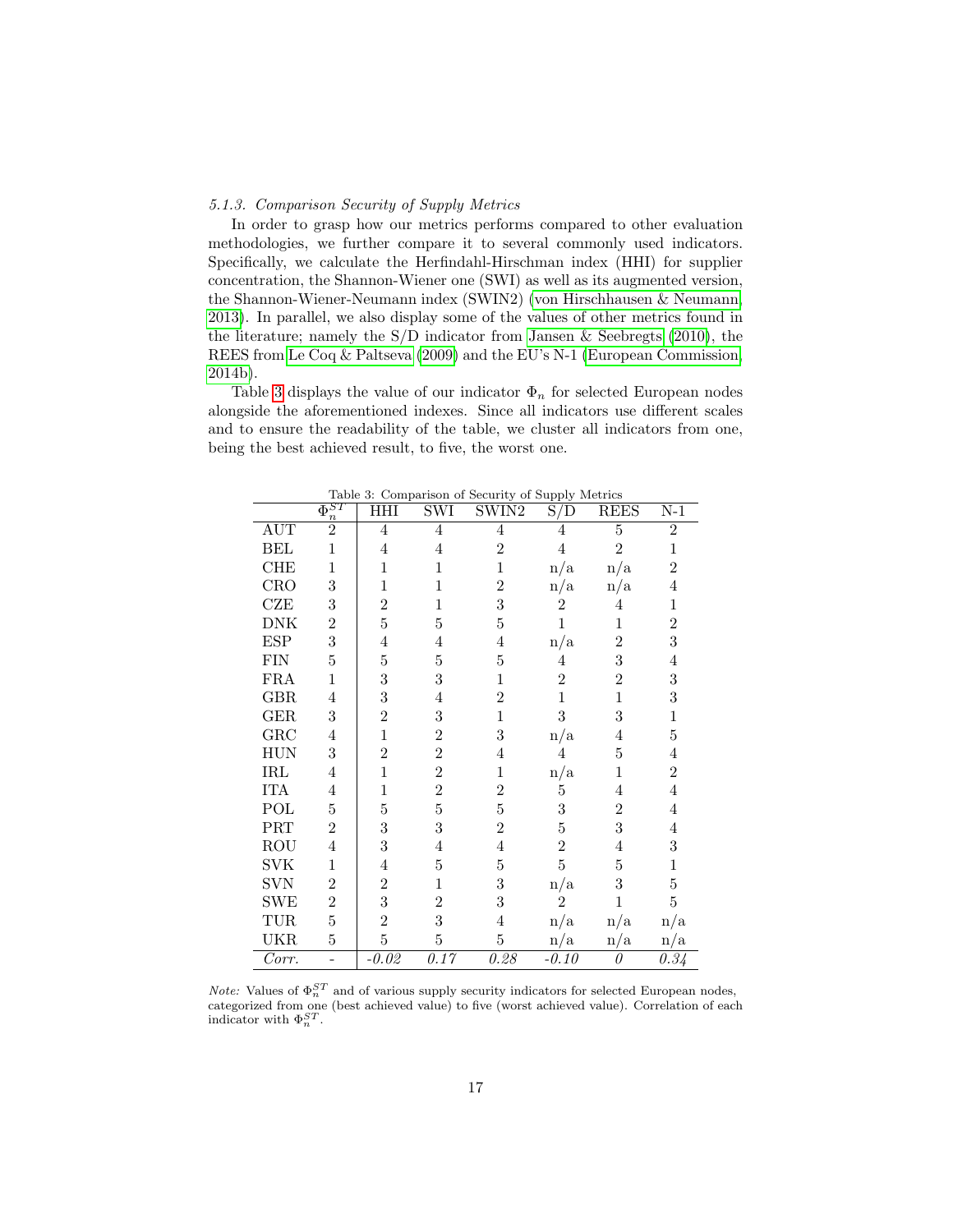At first glance, one is struck by the heterogeneity of results among the indicators. Unanimous evaluations represent an exception. Ukraine, which achieves the lowest scores in all metrics, and Switzerland, that is awarded the highest grades in all but one indicator, are the two best aligned countries—although it must be noted that not all indicators are available for these two countries. Rather well aligned results are for example: Finland, negatively judged by the large majority of indices, Poland, by most of them, or Romania, always scoring in the lower end of the scale. On the other hand, our Φ-indicator and the N-1 evaluate Austria as secure, whereas the rest of the literature sets the country on the lower end of their scale. The opposite also happens, notably for Greece or Italy, which obtain good results in the diversity-based indicators, but poor ones in the rest. Undoubtedly, the context-dependent nature of supply security and its blurred definition help to explain the heterogeneous results.

The correlation between the current metrics and our Φ-indicator allows to grasp the overall alignment between the methodologies. The best fit is achieved with the N-1 approach. Notwithstanding its limitations, the N-1 possesses some similarities with our methodology in the definition of supply security and the aspect covered, thus explaining the good alignment with our indicator. Further, the correlation between our results and those [von Hirschhausen & Neumann](#page-24-10) [\(2013\)](#page-24-10)'s SWIN2 is also important, notably explained by the indicator's broader stance on supply security than the simpler HHI or SWI. On the other hand, the IEA's  $S/D$  and the plain HHI both have a negative correlation with  $\Phi$ , while [Le Coq & Paltseva](#page-24-2) [\(2009\)](#page-24-2)'s REES displays a correlation of zero. Given the important discrepancies in terms of methodology between these indices and ours, one is not particularly surprised by this result. Again, the strongly diverse nature of the supply security notion explain these deviations.

Summing up, we draw two main conclusions from the comparison of our indicator to some of the currently used ones. First, the rather weak correlation between our indicator and the established measurements—or even its absence in some cases—cannot be interpreted as a negative sign for our methodology. All indicators measure different dimensions of supply security, thereby necessarily leading to diverse results. Moreover, the broadest approaches and those which share common characteristics with ours—the N-1 or the SWIN2 for example display the strongest correlation. This confirms our belief that our methodology covers more dimensions than the current ones. Second, the blurred definition of supply security mechanically leads to very diverse approaches for its measurement. Absent a common and accepted definition, it seems impossible to achieve a common ground so that approaches can truly be compared to one another.

#### 5.2. Policy and network infrastructure scenarios

As indicated above, our indicator can also be used to evaluate different projects or policies aiming to improve supply security. Observing the indicator values in Table [4](#page-20-0) for the three infrastructure projects and the storage policy, we notice that, generally speaking, the infrastructure scenarios have a rather modest impact on the European gas security. A majority of countries obtain approximately similar scores in Baseline and in LNG, NordStream 2 or SGC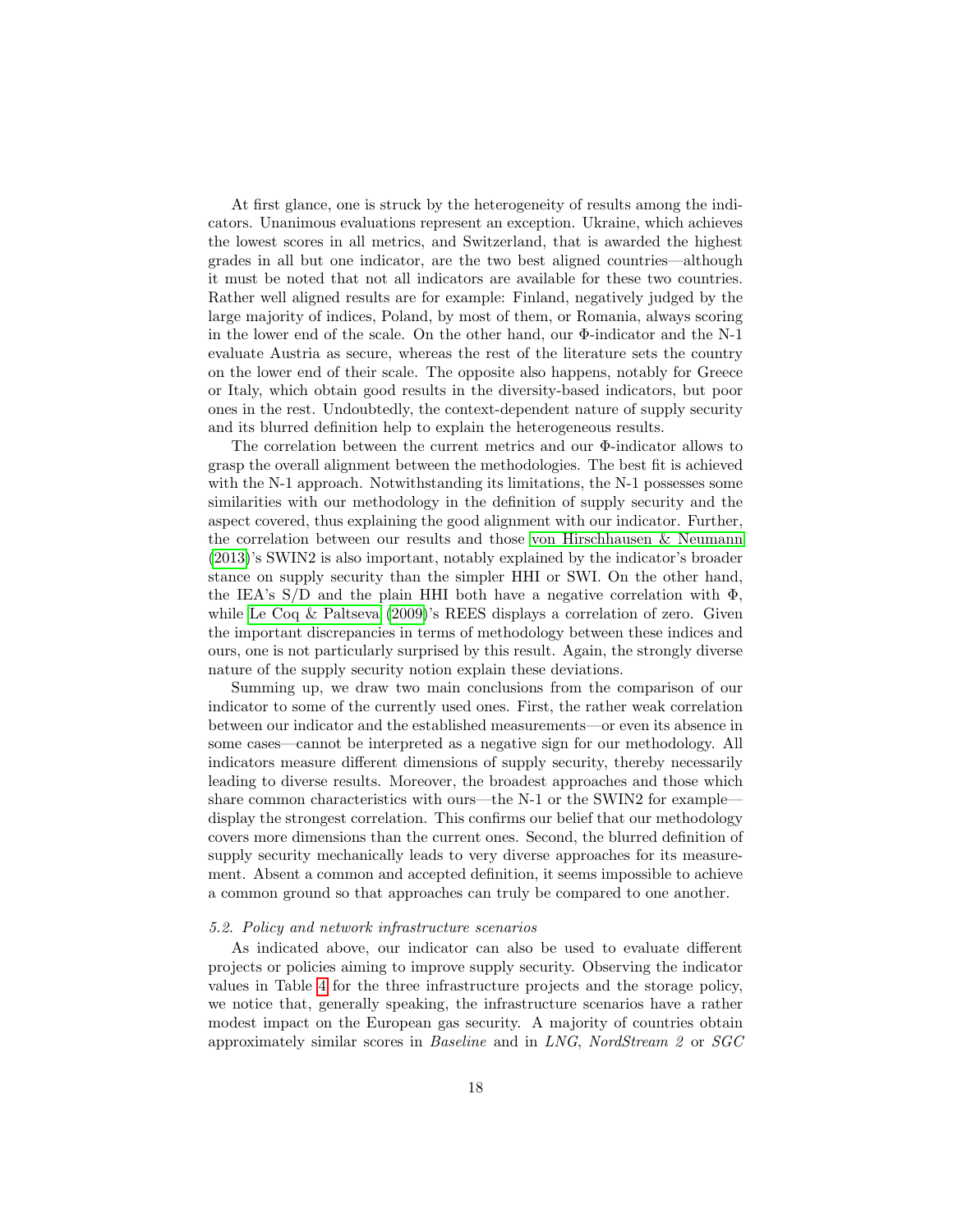$\&$  Reverse Flow. Naturally, this holds for countries with an already high level of supply security (among others Austria, Denmark, Spain, France or Sweden). However, low grade ones (for instance Finland or Poland) also tend to be relatively unaffected by the new infrastructures.

<span id="page-20-0"></span>

|              | Baseline | <b>SGC RvFl</b> | LNG  | <b>NrdStrm</b> | StratSto                                                                     |
|--------------|----------|-----------------|------|----------------|------------------------------------------------------------------------------|
| <b>AUT</b>   | 98.9     | 98.9            | 99.0 | 99.4           | 100.1                                                                        |
| BEL          | 99.4     | 99.4            | 99.4 | 99.6           | 100.0                                                                        |
| <b>CHE</b>   | 99.2     | 99.1            | 99.2 | 99.4           | 99.8                                                                         |
| CRO          | 98.8     | 98.7            | 98.8 | 99.1           | 99.4                                                                         |
| CZE          | 98.5     | 98.4            | 98.5 | 98.9           | 99.4                                                                         |
| DNK          | 98.9     | 98.9            | 98.9 | 98.7           | 98.8                                                                         |
| <b>ESP</b>   | 98.8     | 98.8            | 98.8 | 99.0           | 99.6                                                                         |
| FIN          | 95.4     | 95.4            | 95.4 | 95.4           | 95.9                                                                         |
| <b>FRA</b>   | 99.0     | 99.0            | 99.0 | 99.3           | 100.2                                                                        |
| $_{\rm GBR}$ | 98.2     | 98.1            | 98.2 | 98.5           | 98.6                                                                         |
| $\rm GER$    | 98.5     | 98.4            | 98.5 | 98.7           | 99.0                                                                         |
| GRC          | 97.1     | 97.9            | 97.2 | 97.3           | 98.2                                                                         |
| <b>HUN</b>   | 98.5     | 98.5            | 98.5 | 98.8           | 98.9                                                                         |
| $\rm IRL$    | 97.9     | 97.8            | 97.9 | 98.3           | 98.5                                                                         |
| ITA          | 97.5     | 97.5            | 97.6 | 98.0           | 99.0                                                                         |
| POL          | 96.6     | 96.6            | 96.6 | 96.8           | 97.7                                                                         |
| <b>PRT</b>   | 98.9     | 98.9            | 99.0 | 98.9           | 99.2                                                                         |
| ROU          | 97.6     | 97.9            | 97.6 | 97.7           | 97.1                                                                         |
| SVK          | 99.0     | 98.9            | 99.0 | 99.4           | 100.0                                                                        |
| SVN          | 99.0     | 98.9            | 99.0 | 99.4           | 100.1                                                                        |
| SWE          | 98.9     | 98.9            | 99.1 | 98.7           | 98.8                                                                         |
| $_{\rm TUR}$ | 96.5     | 98.5            | 96.6 | 96.8           | 97.2                                                                         |
| UKR          | 94.6     | 94.8            | 94.6 | 94.7           | 96.6                                                                         |
| Mean         | 98.1     | 98.2            | 98.1 | 98.3           | 98.8                                                                         |
| Std.dev.     | 1.2      | 1.1             | 1.2  | 1.3            | 1.2                                                                          |
|              |          |                 |      |                | . 4. Impace of Innastraceure execusions and poncies on European Supply Secur |

Table 4: Impact of Infrastructure extensions and policies on European Supply Security

*Note:* Values of short-term indicator  $\Phi_n^{ST}$  for various European countries under different infrastructure and policy scenarios:Baseline, Nord Stream 2, SGC & Reverse Flow, LNG and Strategic storage.

The  $SGC \&$  Reverse Flow project has a limited impact for the European natural gas security. On the one hand, countries directly concerned by the pipeline projects, Greece and Turkey, both obtain a large improvements of their score, up to two percentage points for the latter. On the other hand, neither Italy nor the rest of Europe seems to be significantly impacted by the additional pipelines.

The LNG setting also displays an overall minor impact, yet some individual effects are to be noted. Additional regasification plants are planned in Spain, France, and Sweden. Sweden sees its security improved thanks to its enhanced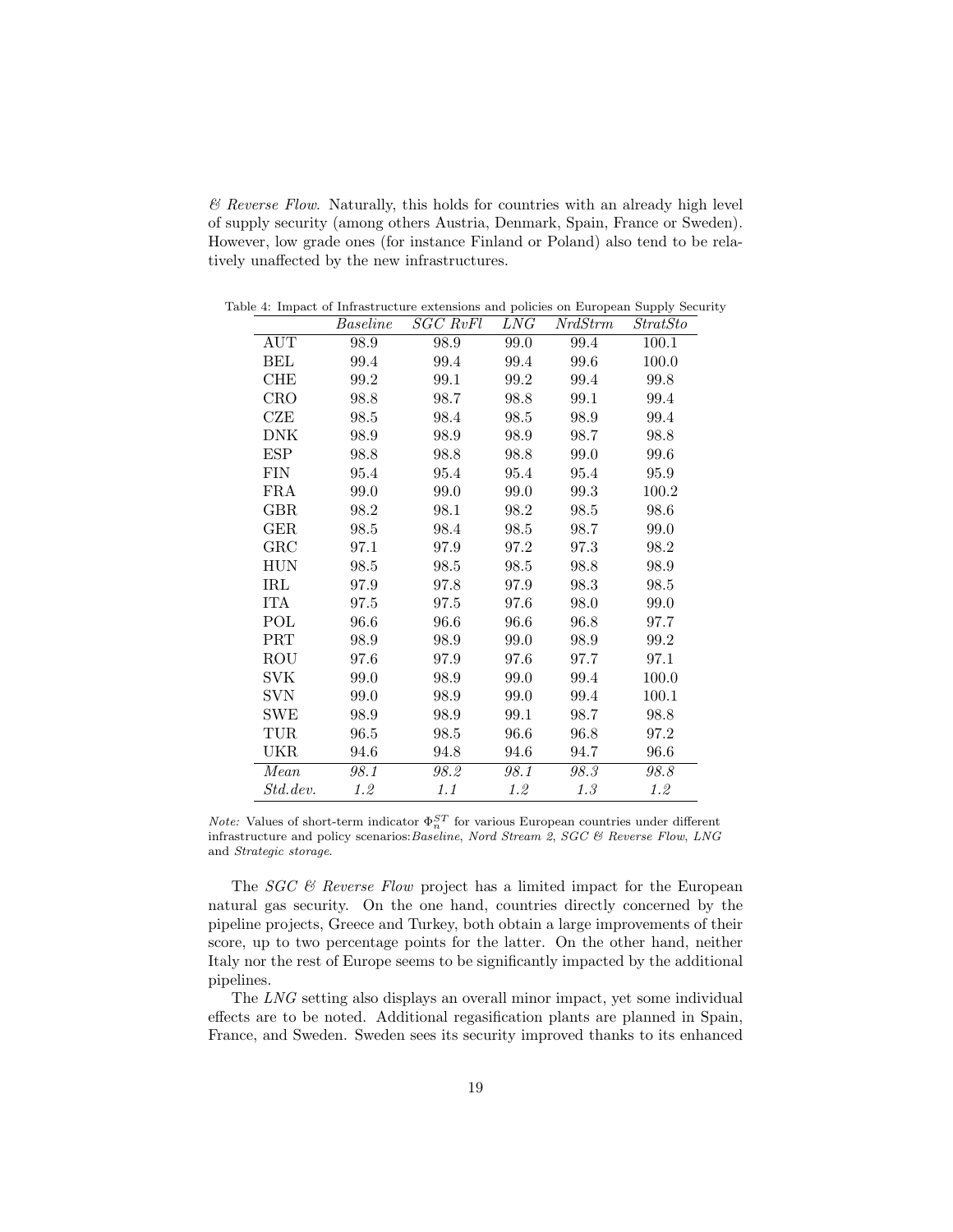import capacity. France and Spain, since they already benefited from high levels of supply security beforehand, do not, or only marginally, improve their score. Croatia and Poland, who are also planning new LNG terminals, do not display significant variations of their Φ-score. Indirectly, Portugal benefits from the enhanced import capacity of its neighbors. Overall, our indicator shows limited benefits of these additional LNG terminals for the European security of gas supply.

The extension of the Nord Stream pipeline yield higher gains of supply security than the previously tested infrastructures. The positive effects are both apparent for countries situated close to Germany (e.g. Austria, Belgium, France or Switzerland), who benefit from its enhanced import capacity, and in regions more remote (e.g. Croatia, Great Britain, Ukraine or Turkey). The latter are indirectly impacted, as the Nord Stream 2 frees up capacity on other import canals, be it from Russia (e.g. towards Ukraine or Turkey) or from further sources (e.g. LNG import capacity).

In opposition to the rather mild effects of the infrastructure projects, our indicator underlines the large gains of supply security achieved through the implementation of a strategic storage policy. As highlighted in [Abrell et al.](#page-23-6) [\(2019\)](#page-23-6), the policy leads to substantial increase in the average fullness of gas storage. This additional gas is a welcome buffer in case of disruptions, as simulated in our methodology. The buffer can both be used to cover one's own demand and to be shared among European countries. Hence, the effect is important for the players with significant storage capacities as well as for those with limited storage facilities. Thanks to the policy, the vast majority of European countries obtain higher score than without the storage obligation; the average result surges by 0.7 percentage point.

One further notes the presence of indicator values above one for some countries (Austria, Slovenia and France). Since we normalize the consumer surplus during crisis over the one in the base case, this means that, on average, the simulated interruption scenarios cause an augmentation of the welfare in these countries—a puzzling result. Behind this fact lays a simple explanation. As stated above, in the Stategic storage setting, we impose a minimum level of all European storage during winter of successively 30% and 20%. This security buffer might only be used in case of stress on the market (i.e. any interruption of a line or collapse of a node) or once the winter is over. For many countries, this lower limit forces them to hold more storage than they would optimally do; hence, the policy yields additional costs for storage holders. The lower bound is removed in all cases of crises, regardless of whether a country is actually affected by the interruption or not. If a country is not impacted by the event, neither in terms of quantity nor of price, but is still allowed to use its security buffer sooner than in the base case, a crisis might turn out to be welfare enhancing for him. Hence, provided a country is rarely impacted by the crises, its average result might lie above the 1.0 value.<sup>[4](#page-21-0)</sup> Stategic storage underlines one of the

<span id="page-21-0"></span><sup>4</sup>This fact highlights a drawback of our indicator's design when used for policy comparison.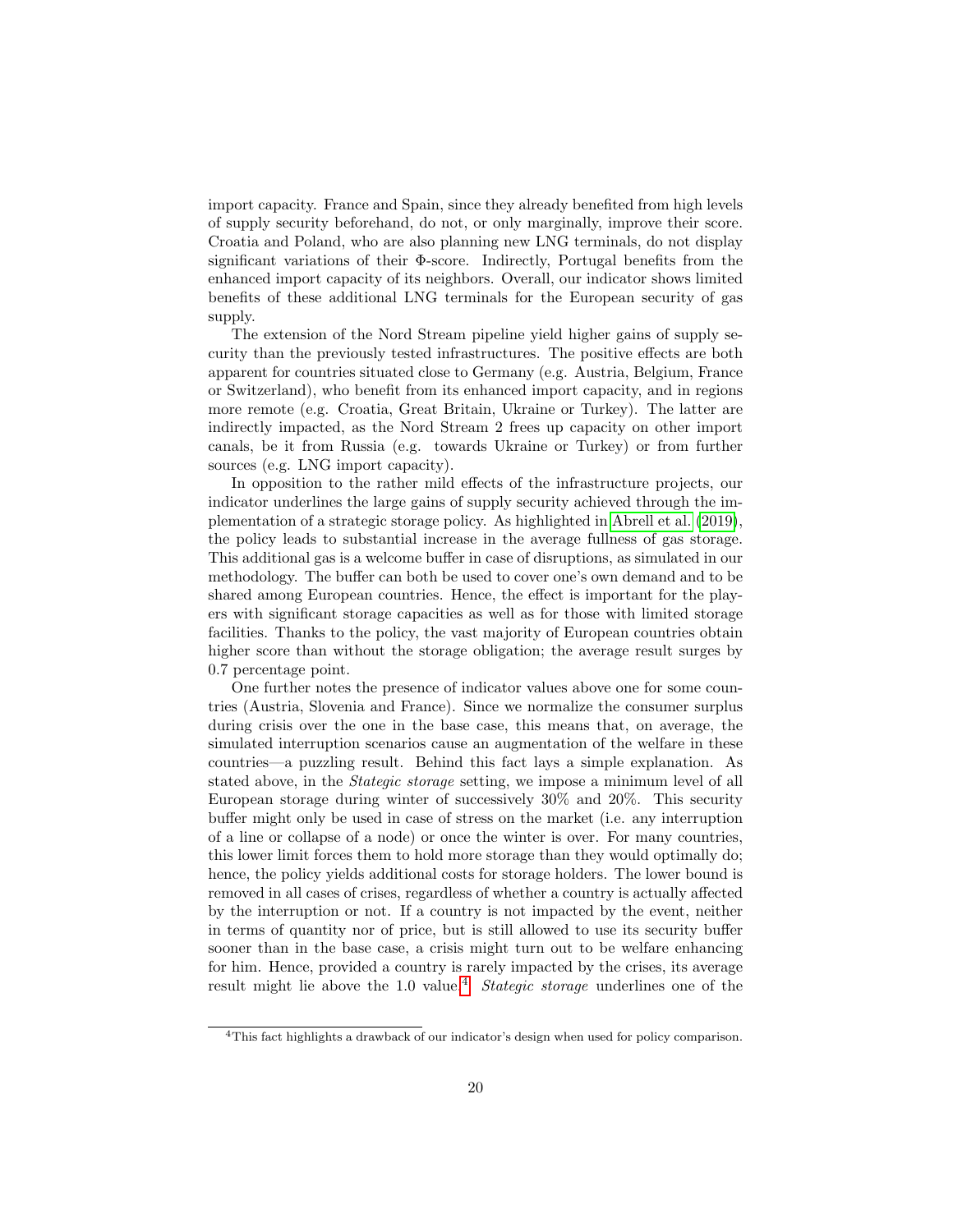main contribution of our indicator: its broader approach. Indeed, the currently established methodologies are not capable of considering the actual levels of storage as a factor of supply security. Analyzing the positive impact of strategic storage policy would hence prove impossible.

## 6. Conclusion

While a notion of crucial importance for numerous sectors—food, energy or international trade to name a few— security of supply remains distinctively characterized by a blurred definition and the lack of a broadly accepted measurement method. The currently available methodologies usually rely on narrow approaches, notably focusing on the assessment of the diversification of supplier portfolios or on the simulation of case studies.

Against this background, we propose a novel approach aiming at measuring and evaluating the supply security of industries which rely, physically or conceptually, on a network. We adopt a broad methodology to address some of the caveats of the currently used indices. Our indicator evaluates the impact of various interruptions of the network services on the welfare of the concerned markets, thus exploring supply security in its numerous dimensions. Specifically, the methodology simulates a market model which is put under strain by various scenarios of collapses of its network components (i.e. each line and node). We then evaluate the impact of each crisis on consumer surplus to grasp both the quantity effect (i.e. change in supply) and the price one (i.e. demand reaction). The reduction in consumer surplus is subsequently weighted for each case and averaged to construct our final metrics.

One of novelty of our approach is that we consider both, the demand and the supply dynamics in our assessment, thereby ensuring a comprehensive statement. The chosen methodology further helps to measure the current diversification of supply as well as the potential contributions of substitutes or of additional techno-economical factors, such as storage. Moreover, we base our indicator on the study of crisis scenarios for which we sequentially test all possible occurrences in the network. Finally, the chosen framework allows for the evaluation and comparison of different policies or network extension projects.

To demonstrate the working of our indicator, we test it on the European natural gas market. Our assessment of the current security of gas supply reveals contrasted results for the EU countries. The indicators notably highlights the importance of the diversification of import sources, be it through numerous import canals or through a central geographical position in the network, and of

The policy or the project simulated do not only impact the capability of the market to react to the crises, they also have welfare implications absent any shortage event. Thereby, the baseline on which the crisis consumer surplus is normalized is changed. One must keep this in mind when comparing the different results. Our indicator can only be used to assess the relative changes in welfare in the different cases not to derive quantitative estimations of the difference in welfare impacts between various policies.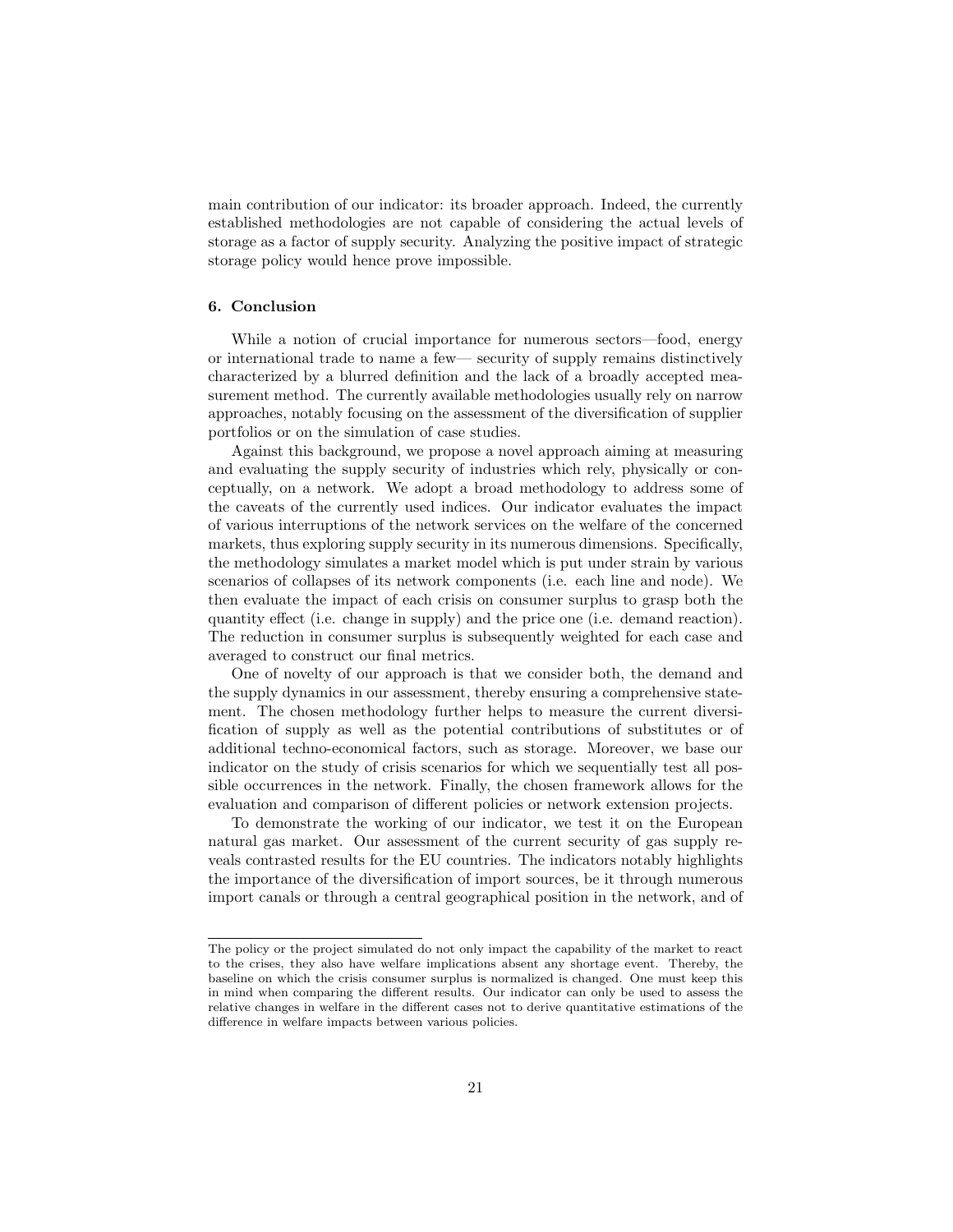self sufficiency ratio as drivers of supply security. Furthermore, countries possessing LNG import terminals tend to be better off. Subsequently, we compare our indicator to some of the currently used ones. Significant divergences are observed. The misalignment can notably be explained by the broader stance and the more inclusive approach obtained through our novel indicator.

Finally, we perform a case study of four different measures which are thought to be security of supply-enhancing. We assess the impact of two additional pipelines (NordStream 2 and the Southern Gas Corridor project) as well as of new LNG terminals in Europe. All three projects have rather limited benefits for the European security of gas supply, whereas the most notable impacts realize in countries directly concerned with the infrastructures. We further test the implementation of a strategic storage policy, imposing a minimum level of storage at the beginning of the winter. In turn, this policy yields substantial gains of supply security, since it increases the security buffer of storage.

## References

- <span id="page-23-6"></span>Abrell, J., Chavaz, L., & Weigt, H. (2019). Infrastructure and policy: dealing with supply disruptions on the European natural gas market. SCCER CREST Working Paper, .
- <span id="page-23-1"></span>Bohi, D. R., Toman, M. A., & Walls, M. A. (1996). The Economics of Energy Security. Kluwer Academic Publishers.
- <span id="page-23-2"></span>Chester, L. (2010). Conceptualising energy security and making explicit its polysemic nature. Energy Policy, 38 , 887–895.
- <span id="page-23-7"></span>Egging, R., Holz, F., & Gabriel, S. A. (2010). The World Gas Model: A multi-period mixed complementarity model for the global natural gas market. Energy, 35 , 4016–4029.
- <span id="page-23-4"></span>ENTSOG (2017). Union-wide security of supply simulation report. [https:](https://www.entsog.eu/)  $//$ www.entsoq.eu/,.
- <span id="page-23-5"></span>European Commission (2010). Regulation (eu) no 994/2010 of the european parliament and of the council of 20 october 2010 concerning measures to safeguard security of gas supply and repealing council directive 2004/67/ec, .
- <span id="page-23-3"></span>European Commission (2014a). Communication from the Commission to the European Parliamant and the Council on the short term resilience of the European gas system - preparedness for a possible disruption of supplies from the East during the fall and winter of 2014/2015, . Retrieved from [https://ec.europa.eu/energy/sites/ener/files/](https://ec.europa.eu/energy/sites/ener/files/documents/2014_stresstests_com_en.pdf) [documents/2014\\_stresstests\\_com\\_en.pdf](https://ec.europa.eu/energy/sites/ener/files/documents/2014_stresstests_com_en.pdf).
- <span id="page-23-0"></span>European Commission (2014b). Report on the implementation of regulation (EU) 994/2010 and its contribution to solidarity and preparedness for gas disruptions in the EU. https://ec. europa. eu/energy,.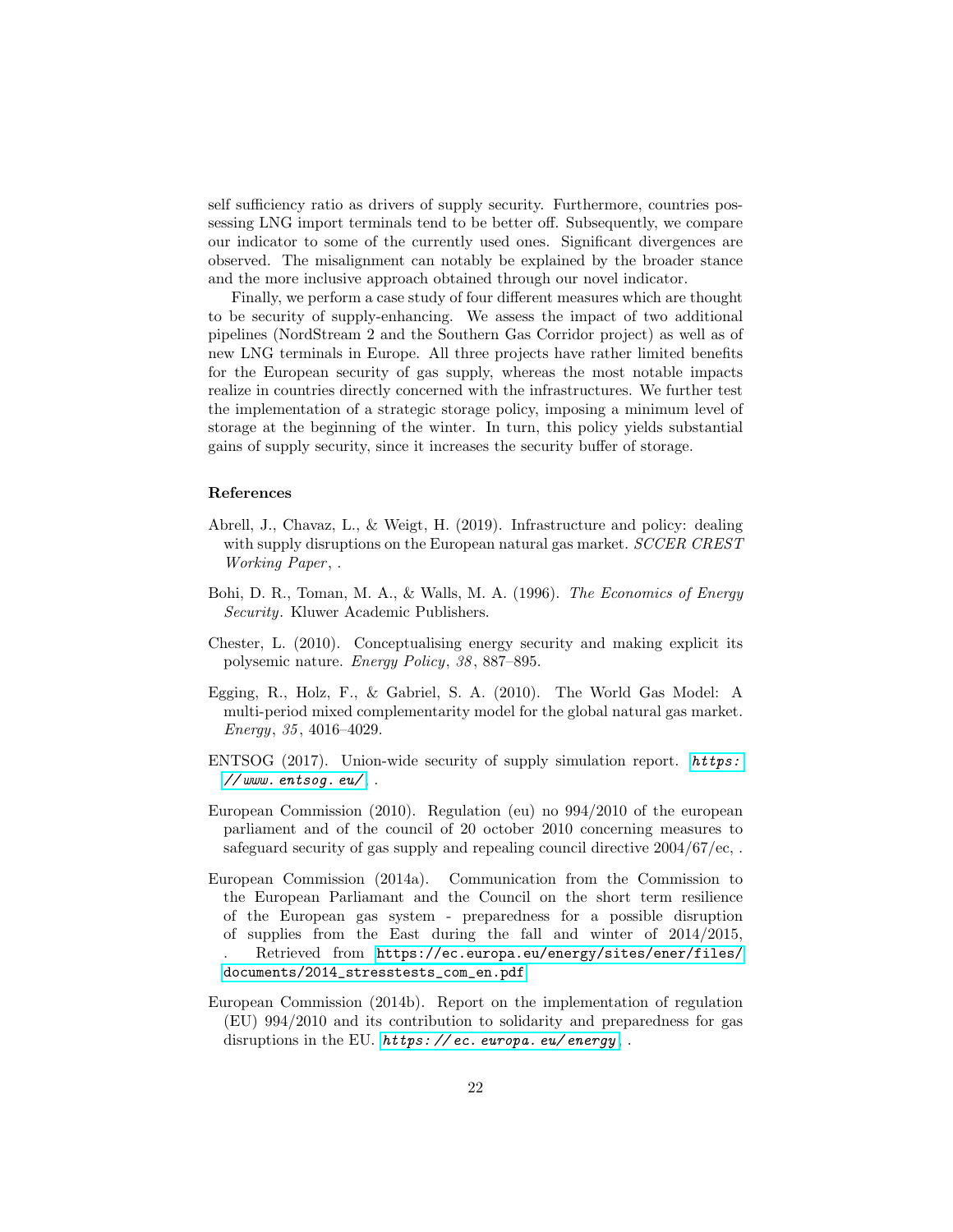- <span id="page-24-7"></span>Frenken, K., Oort, F. V., & Verburg, T. (2007). Related variety, unrelated variety and regional economic growth. Regional Studies, (pp. 685–697).
- <span id="page-24-14"></span>Gas Infrastructure Europe (2015). GIE lng map. Retrieved from: [http://www.](http://www.gie.eu/index.php/maps-data/lng-map) [gie.eu/index.php/maps-data/lng-map](http://www.gie.eu/index.php/maps-data/lng-map).
- <span id="page-24-10"></span>von Hirschhausen, C., & Neumann, A. (2013). Security of (gas) supply: Conceptual issues, contractual arrangements, and the current eu situation.
- <span id="page-24-1"></span>Jansen, J. C., Arkel, W. v., & Boots, M. G. (2004). Designing indicators of long-term energy supply security. Working paper - Energy research Centre of the Netherlands, .
- <span id="page-24-15"></span>Jansen, J. C., & Seebregts, A. J. (2010). Long-term energy services security: What is it and how can it be measured and valued? Energy Policy,  $38$ , 1654–1664.
- <span id="page-24-5"></span>Jewell, J. (2011). The IEA model of short-term energy security (MOSES). IEA  $\angle$  OECD, .
- <span id="page-24-0"></span>Kruyt, B., van Vuuren, D. P., De Vries, H., & Groenenberg, H. (2009). Indicators for energy security. Energy Policy, 37 , 2166–2181.
- <span id="page-24-2"></span>Le Coq, C., & Paltseva, E. (2009). Measuring the security of external energy supply in the european union. Energy Policy, 37, 4474-4481.
- <span id="page-24-11"></span>Lefevre, N. (2007). Energy Security and Climate Policy: Assessing Interactions . OECD/IEA.
- <span id="page-24-6"></span>Markowitz, H. (1952). Portfolio selecction. The Journal of Finance,  $\gamma$ , 77–91.
- <span id="page-24-9"></span>Neumann, A. (2004). Security of supply in liberalized european gas markets. Diploma Thesis, European University Viadrina, .
- <span id="page-24-13"></span>OGP (2010). Riser and pipeline release frequencies. Technical report, International Association of Oil & Gas Producers.  $http://www. ogp. org. uk/$  $pubs/434-04,$ .
- <span id="page-24-12"></span>Richter, P. M., & Holz, F. (2015). All quiet on the Eastern front? disruption scenarios of Russian natural gas supply to Europe. *Energy Policy*, 80, 177– 189.
- <span id="page-24-3"></span>Scheepers, M., Seebregts, A., De Jong, J., & Maters, J. (2006). EU standards for energy security of supply. Energy Research Centre of the Netherlands, .
- <span id="page-24-8"></span>Sovacool, B. K., & Mukherjee, I. (2011). Conceptualizing and measuring energy security: a synthesized approach. Energy, 36, 5343-5355.
- <span id="page-24-4"></span>Stern, J. (2002). Security of european natural gas supplies. London, the Royal Institute of International Affairs,  $7(5)$ ., .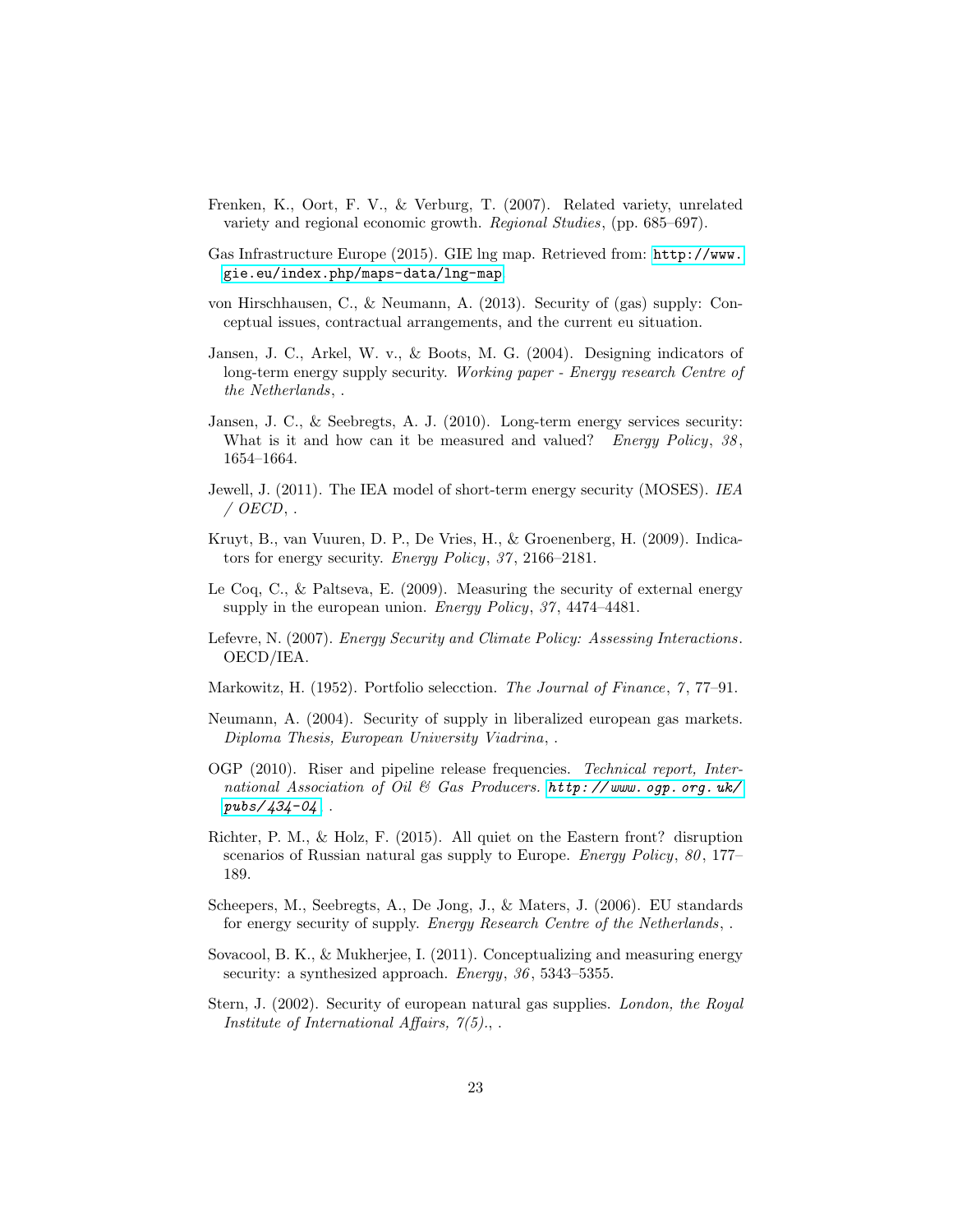- <span id="page-25-0"></span>Stirling, A. (1998). On the economics and analysis of diversity. Science Policy Research Unit (SPRU), Electronic Working Papers Series, Paper , 28 , 1–156.
- <span id="page-25-2"></span>Stirling, A. (2010). Multicriteria diversity analysis: A novel heuristic framework for appraising energy portfolios. Energy Policy, 38 , 1622–1634.
- <span id="page-25-1"></span>Winzer, C. (2012). Conceptualizing energy security. Energy Policy, (pp. 36–48).
- <span id="page-25-3"></span>World Bank (2016). Worldwide governance indicators. www. qovindicators. [org](www.govindicators.org) , .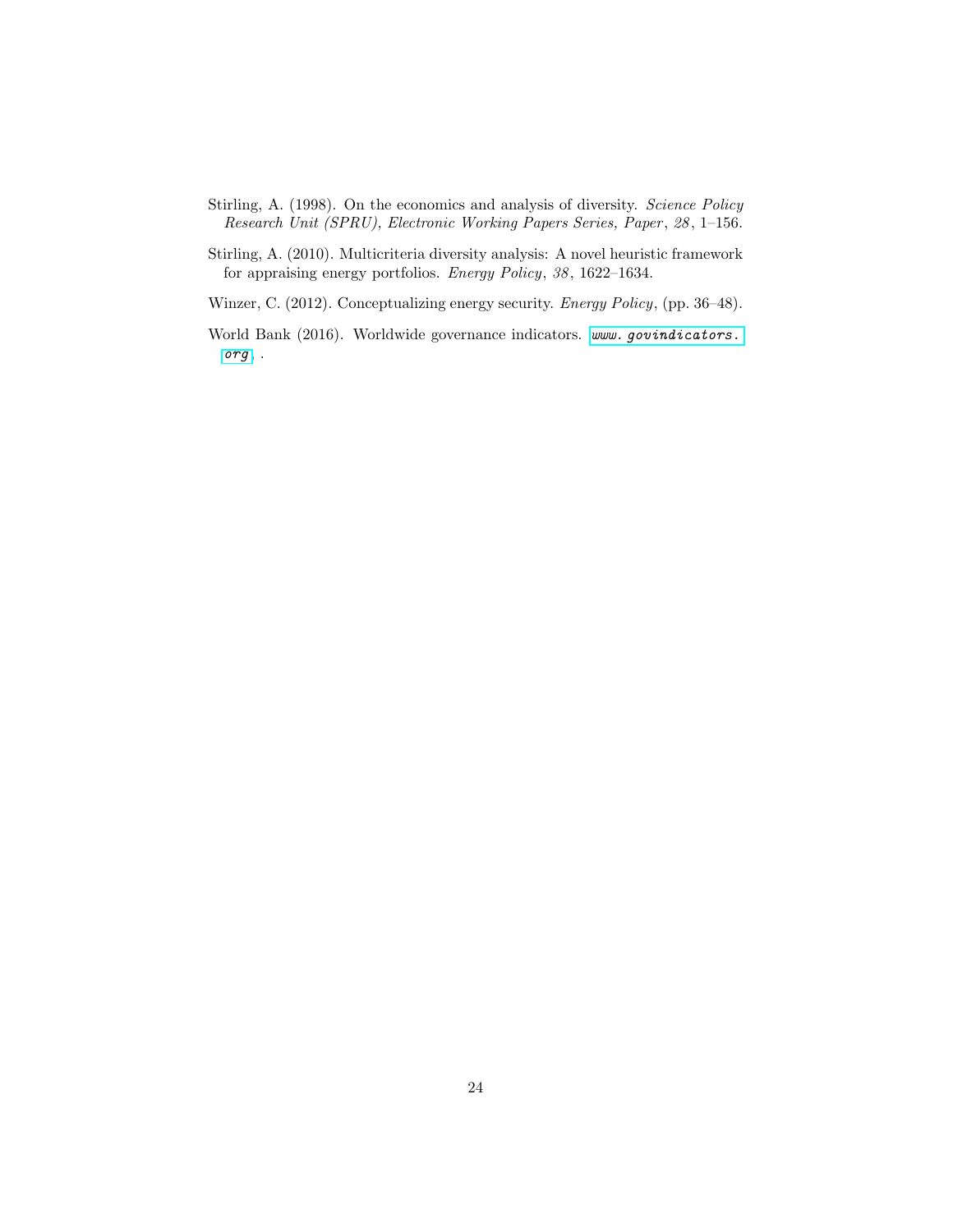## Appendix

## <span id="page-26-0"></span>Appendix A. Technical note on the long-term indicator

The nature of our model forces us to employ a counter-intuitive method to compute the long-term indicator. The naive approach would have been to simply use different assumptions on elasticity, and redo the calculations. Yet, this method prevents comparability between the short and the long-term perspectives. Indeed, our model uses a reference point of observed price and quantities on a given market, and assumes an elasticity to compute a linear demand. Changing the elasticity thus means using a different demand curve. In a perfect world, this would not pose a particular problem as both curves would cross each others in the reference point. Yet, since a model is the simplified description of a complex reality, notably in terms of demand curve, our model does not achieve perfect calibration; hence, the model's equilibrium point does not coincide with the observed market one. Owing to this fact, with the aforementioned approach, the two demand curves would cross at the observed market equilibrium, not at the model one. Thereby, we would loose the possibility to compare the results with each others.

To ensure comparability, we force the short and long-term demand curves to cross at the model's equilibrium. To do so, we compute the "achieved" pointelasticity at the equilibrium point of the model. As we use linear demand, this elasticity will be different from the one used for the model's calibration. Once the achieved point elasticity retrieved, we assume an increase of the elasticity by 50% to obtain a long-term one. This process is repeated for each country, consumption sector and time period.

The left part of figure [A.1](#page-27-0) displays a "perfect world" situation, where the reference point used for the calibration and the model's equilibrium coincide. Here, the long-term demand  $(D_{LT})$  can be derived simply with a different elasticity. On the right part though, since we can only use an approximation of the real supply curve  $(S)$ , the model's equilibrium is different than the reference point. Thus, we have to rely on an approximated long-term demand  $(\overline{D}_{LT})$ which crosses the short-term one  $(D_{ST})$  and the approximated supply curve at the model's equilibrium.